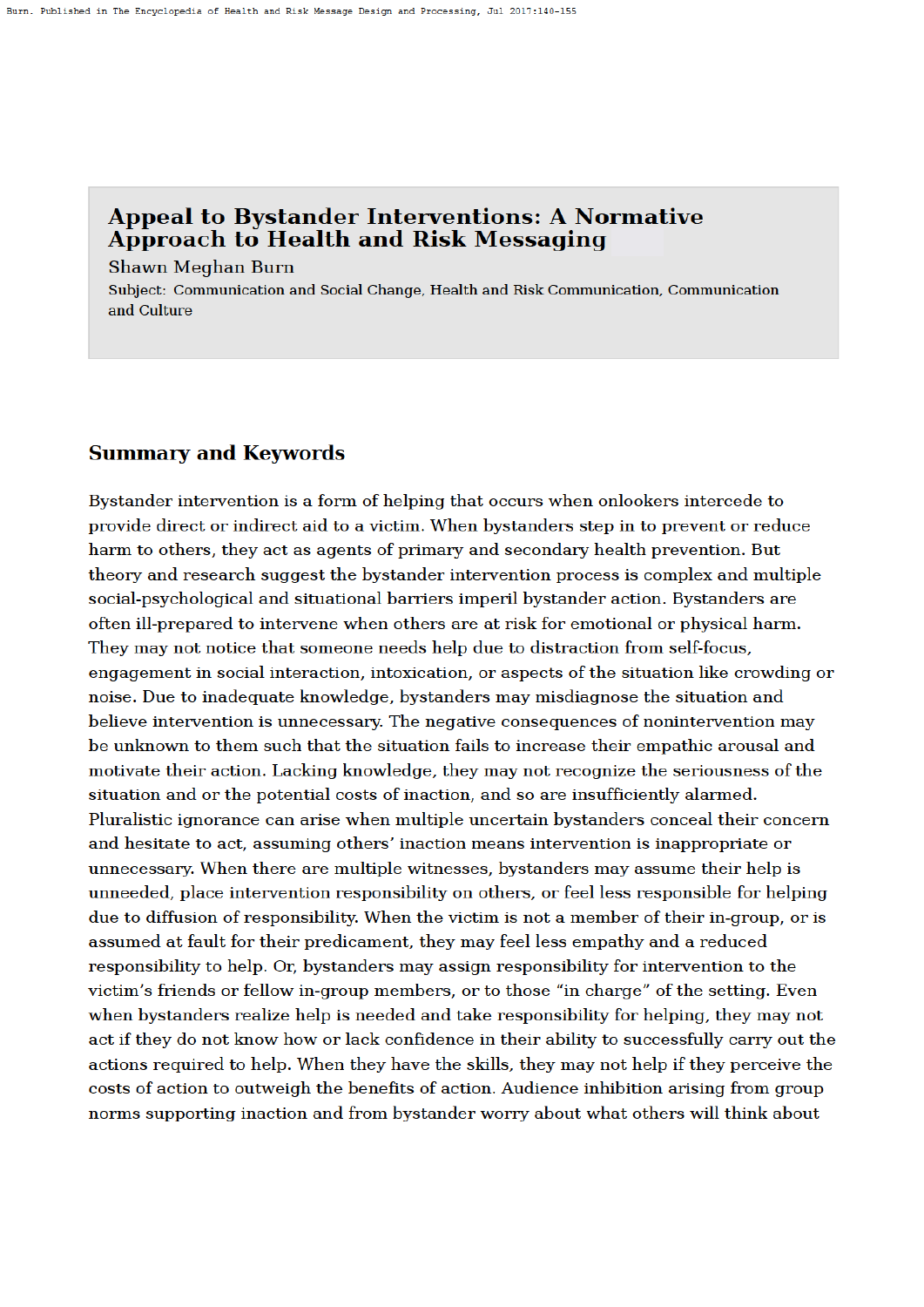them if they act unnecessarily or ineptly can prevent bystander action by increasing bystanders' perceived helping costs.

Recognition of bystanders as a potentially valuable public health asset has increased interest in promoting bystander intervention. Bystander intervention promotion and communications empower bystander action by combating intervention- and audiencespecific barriers to bystander intervention using targeted information, communications, and skills training. Theory and research suggest that effective promotions and communications foster context-specific attitudes, beliefs, norms, and skills such that bystanders: (1) are able to quickly and accurately identify a situation as interventionappropriate; (2) experience action-motivating arousal (including empathy) in the face of the event; (3) have positive attitudes towards intervention and perceive the benefits of action as outweighing the perceived costs; (4) are empowered to act and feel confident in their ability to effectively intervene (bystander efficacy); and (5) are resistant to evaluation apprehension and norms contraindicating action. Effective bystander intervention promotion draws on social psychology and communications studies, and best practices for health promotion and prevention programs. The application of social marketing and formative and summative program evaluation methods enhance the potential of bystander intervention promotions and communications to empower bystander action.

Keywords: bystander intervention, bystander efficacy, situational model of bystander intervention, bystander intervention promotion, empathy–altruism model, pluralistic ignorance

## **Bystander Intervention Basics**

Witnesses are sometimes present when people experience events like heart attacks, accidents, drug overdose, assaults, or bullying. *Bystander intervention* is a form of prosocial behavior that occurs when onlookers (bystanders) act to provide direct aid or protection to victims, defend victims, confront or distract aggressors, alert authorities, or call police or emergency medical professionals on behalf of others. Bystanders may intervene alone or in concert with others to prevent or mitigate harm to victims. Their actions are sometimes heroic and life-saving.

Although the potential of bystander intervention for harm prevention and reduction is great, bystanders sometimes fail to intervene. For example, in the United States approximately 75% of the time bystanders do not provide needed cardiopulmonary resuscitation (CPR) for out-of-hospital cardiac events (Sasson et al., 2013). Similarly, although peers are present in approximately 80% of bullying episodes, and peer intervention effectively reduces bullying, child and adolescent witnesses of peer bullying intervene less than 20% of the time (Espelage, Green, & Polanin, 2012; Polanin, Espelage, & Pigott, 2012). Bystander intervention can benefit the both personal and community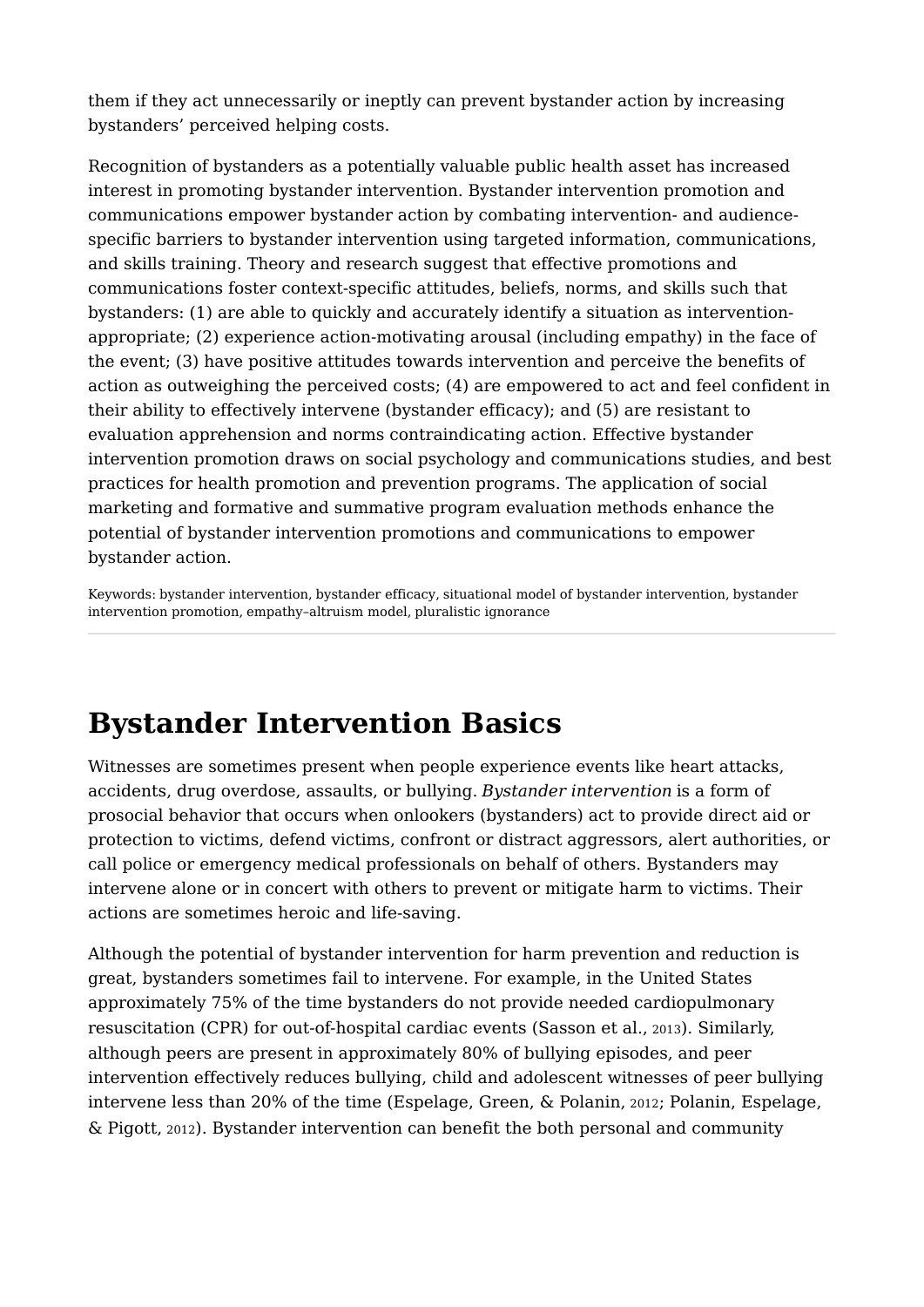health and interest in its promotion is growing. This article unifies theory and research to provide practical recommendations for the design of bystander intervention education, skill training, and communications, as well as directions for future research.

Bystander intervention education and communications must be carefully designed to overcome potential *bystander apathy* (bystander inaction) and one of its most common forms, the *bystander effect*. First documented in a series of social-psychological experiments conducted by Bibb Latané and John Darley (1968, 1970; Darley & Latané, 1968), the bystander effect describes how as the number of bystanders increases, the odds of intervention generally decrease. Although common sense suggests the odds of bystander action should increase when more possible helpers are present, decades of laboratory and field research, as well as anecdotal evidence, indicate that the presence of multiple others often inhibits bystander intervention (Fischer et al., 2011; Latané & Nida, 1981).

When we're unaware of the situational influences on bystander intervention, we may erroneously blame bystander apathy on the selfish, uncaring nature of the bystanders. While it is true that personality traits and personal values affect rescuing behavior and also a person's enduring tendencies to share, help, and care for others (Midlarsky, Fagin Jones, & Corley, 2005; Penner, Fritzsche, Craiger, & Freifeld, 1995), the bystander intervention process is heavily influenced by situational factors. Even normally helpful people with prosocial personality traits are prone to bystander apathy under specific and somewhat common situational circumstances. Identifying and understanding those circumstances as they apply to the target bystander audience is the beginning of effective bystander intervention communications and promotion.

 Bibb Latané and John Darley's (1969, 1970) *situational model of helping* is the bedrock of Darley, 1968, 1970; Latané & Nida, 1981). However, the bystander intervention decision bystander intervention theory and practice because it directs our attention to some key causes of bystander apathy. People fail to intervene not because of apathy or indifference, they explained, but because a series of hurdles must be overcome before action is taken. Bystanders must notice the event, identify it as one where intervention is needed, take responsibility for intervention, decide how to help, and finally, act to intervene. Barriers at any of these decision points may halt the bystander intervention process (Latané & process is not necessarily linear. Bystanders may "cycle back and forth" in indecision as they decide whether intervention is needed and whether it is their responsibility (Latané & Darley, 1970).

Social psychologist Kurt Lewin (1951, p. 169) once said, "There is nothing so practical as a good theory" and the situational model of bystander intervention is a good theory indeed, strongly supported by research and with many potential practical applications. When thoughtfully applied, it tells us how we might empower bystanders to act. It is a focus of this article. But there are other theories and models of helping relevant to bystander intervention promotion. These include the arousal–cost–reward model of helping, the empathy–altruism model, and Bandura's social-cognitive theory. The basic principles of persuasion and influence and health communications research are also pertinent. These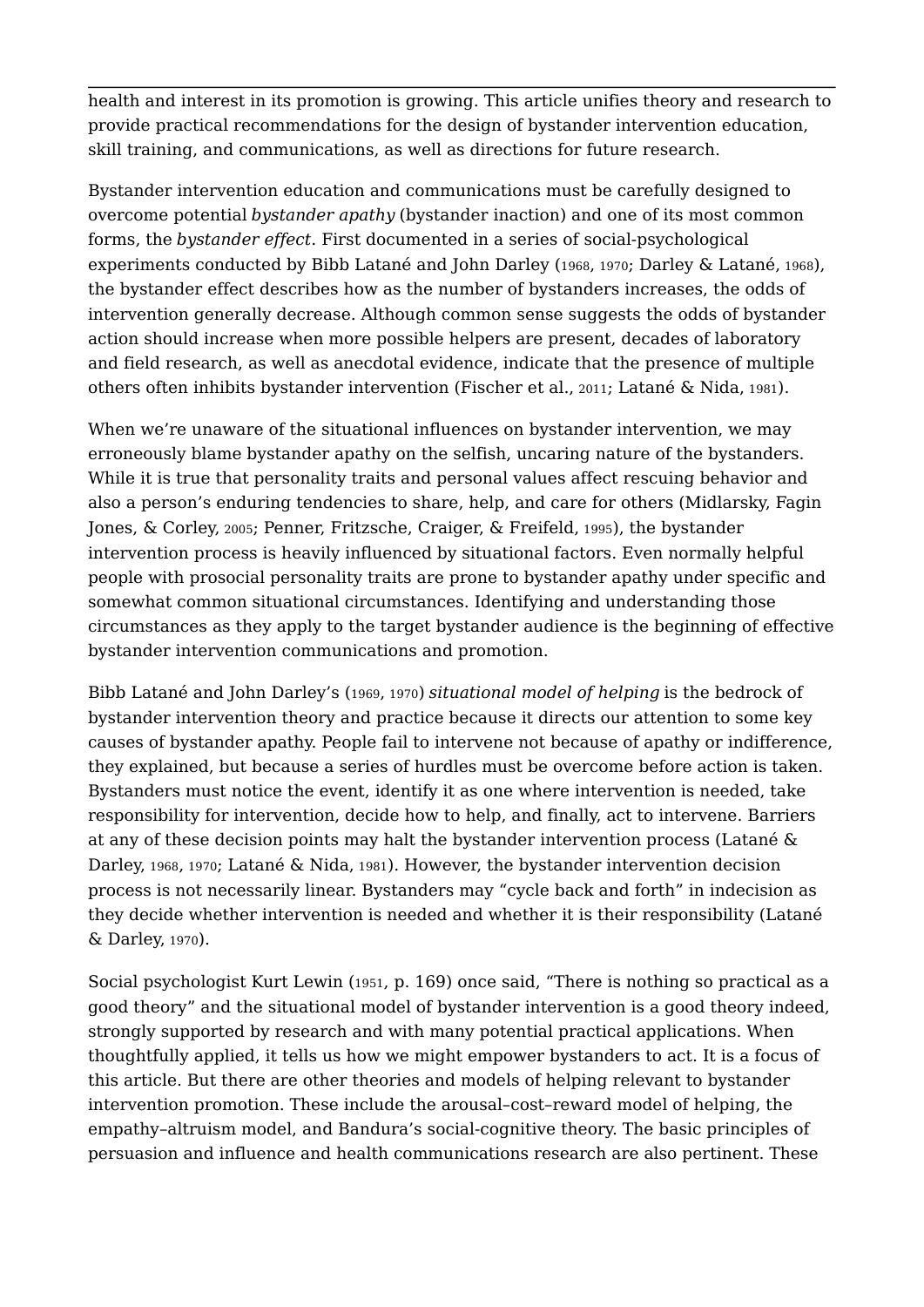and other theories and perspectives relevant to bystander intervention promotion are integrated throughout this essay. Although these differ from one another in some important ways, and some are not specifically focused on bystander intervention, aspects of each complement, reinforce, overlap with, and enhance the situational model. Together they point the way to the promotion of bystander intervention supportive norms, attitudes, beliefs, intentions, and behaviors.

## **The Bystander Intervention Process**

According to the situational model of helping, the bystander's decision to intervene requires a series of decisions that begins with the bystander noticing the event. As Latané and Darley (1970, p. 31) put it, "The external event has to break into his thinking and intrude itself upon his conscious mind." When bystanders are otherwise occupied due to self-focus, sensory or social distractions, or responsibilities, a *failure to notice barrier*  stalls the bystander intervention process. For example, at a bar, or party, bystanders might not notice a sexual assault perpetrator taking advantage of an intoxicated person because they are distracted by their own social activities and their attentional and perceptual processes are compromised by intoxication (Burn, 2009). In high-density settings, like crowded cities or schools, inattention to other people may be an adaptive learned response; otherwise, personal goal accomplishment is hindered due to recurring distraction (Milgram, 1970).

After noticing the situation, the second step is for bystanders to identify the situation as intervention-appropriate. After all, if a potential rescuer fails to recognize that another person needs assistance they are unlikely to intervene. A *failure to identify the situation as intervention appropriate barrier* occurs when ignorance or ambiguity prevents bystanders from correctly interpreting a situation as warranting intervention. For example, bystanders may underestimate the negative impacts on the targets of racist jokes or comments and therefore be unmotivated to intervene. Guests at a party may assume that sexual contact between two partygoers is consensual when it is not. The signs of a heart attack or stroke may be misinterpreted as someone simply "under the weather."

Violent and dangerous emergencies decrease bystander apathy and the bystander effect because they are less ambiguous and therefore more easily identified as intervention appropriate (Fischer et al., 2011). According to the *arousal–cost–reward model of helping*, bystanders are more likely to intervene when another's distress increases the bystander's arousal and the perceived rewards of intervention outweigh the costs of inaction, or alternatively, when the costs of inaction (such as guilt or shame) outweigh the costs of action (Fischer et al., 2011; Piliavin, Dovidio, Gaertner, & Clark, 1981). Latané and Darley (1970) also suggested that the "reward–cost structure" of the situation affects the bystander's perceptions and actions. From the point of view of the arousal–cost–reward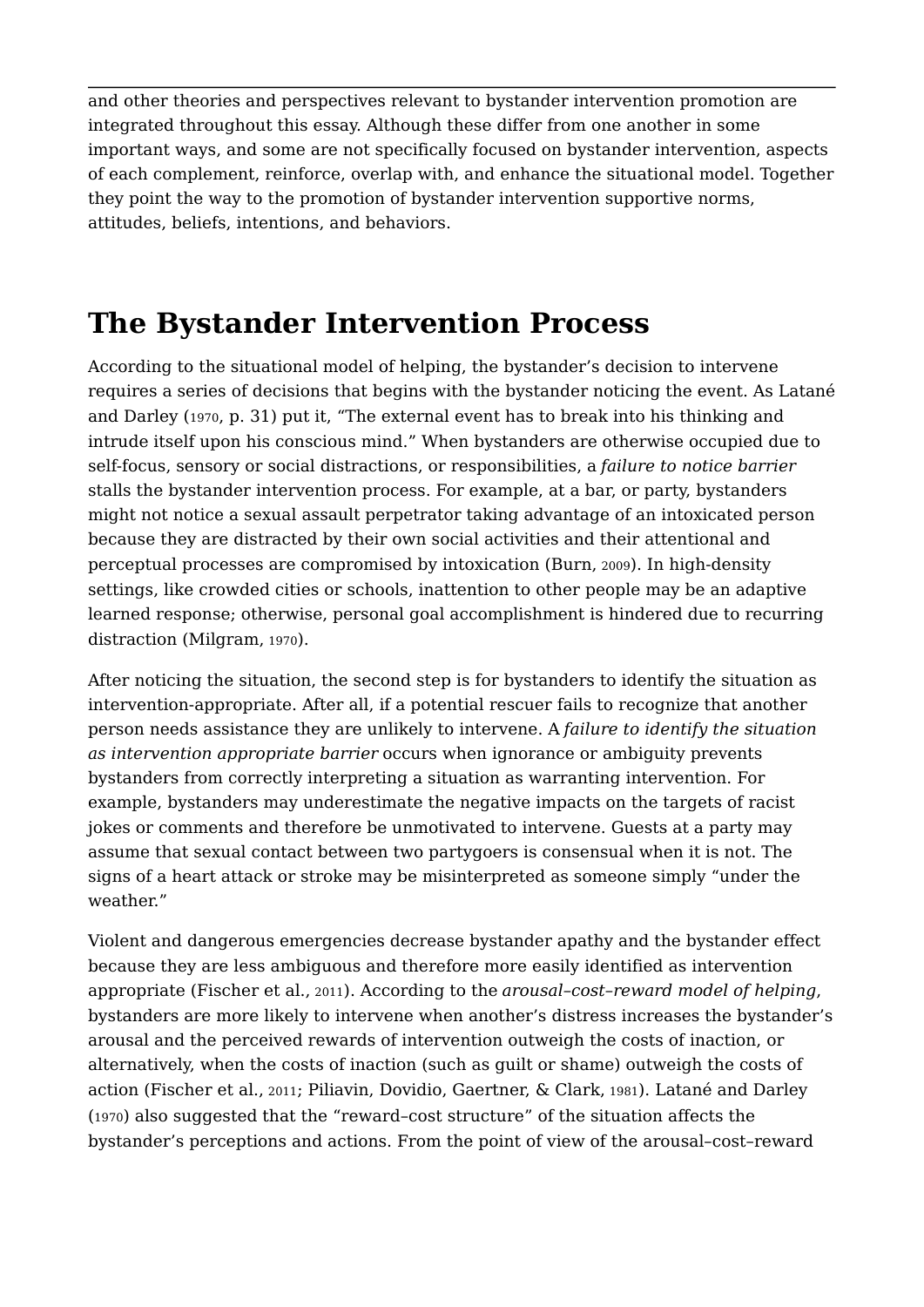model, serious and dangerous emergencies foster the correct identification of a dangerous situation by increasing bystander arousal and the perceived costs of nonintervention (Fischer, Greitemeyer, Pollozek, & Frey, 2006).

Empathy models of helping, like Batson's *empathy–altruism model* (Batson et al., 1989), suggest that unambiguous emergencies and profound victim distress are more likely to trigger an empathic emotional reaction from bystanders that motivates intervention. Empathy for the victim can lead to helping even when rewards are low and costs are high (Graziano, Habashi, Sheese, & Tobin, 2007). Among early adolescent samples, for example, greater empathy for victims of bullying is associated with bystander intervention (Espelage, Green, & Polanin, 2012).

Unfortunately, ambiguity in potential helping situations is relatively common and this inhibits bystander action when bystanders fail to identify the situation as intervention appropriate. For example, it may be unclear to the bystander whether a person has alcohol poisoning or is merely "sleeping it off," whether observed sexual contact between others is consensual, whether a person is having a heart attack, or when a situation is playful teasing or bullying. This bystander diagnostic challenge is often aggravated by *pluralistic ignorance*. When people are unsure, they typically turn to others to help them identity social norms and interpret ambiguous situations. The problem is that in a potential helping situation, uncertain bystanders appear calm and cool because they do not want others to perceive them as possibly overreacting. This gives rise to pluralistic ignorance when uncertain, inactive bystanders look to other uncertain, inactive bystanders and consequently all fail to identify the situation as intervention-appropriate (Latané & Darley, 1968). In essence, bystanders adopt what they (mistakenly) think is the consensual definition of the situation as intervention-inappropriate and therefore fail to act (Prentice & Miller, 1993).

If the bystander identifies the situation as intervention-appropriate, the third step is to assume responsibility for intervention. At this point, a *failure to take responsibility barrier*  may occur. Bystanders may decline intervention responsibility for several reasons, including *diffusion of responsibility*. As the number of bystanders increases, responsibility becomes "diffused" such that each bystander feels a decreased obligation to respond (Latané & Darley, 1970). Metaphorically speaking, diffusion of responsibility concept suggests the bystander effect occurs because responsibility for intervention is shared with other bystanders so the more bystanders present, the smaller an individual bystander's piece of the "responsibility pie." And, when many are believed to have witnessed an event, bystanders are also more likely to assume that someone else has already taken action. Diffusion of responsibility also reduces the psychological costs associated with nonintervention since those costs are shared with others (Latané & Nida, 1981).

Bystanders may also accept or decline intervention responsibility depending on their relationship with the victim (Latané & Darley, 1970). For example, research finds that bystanders feel more responsible for intervening when they have a relationship with the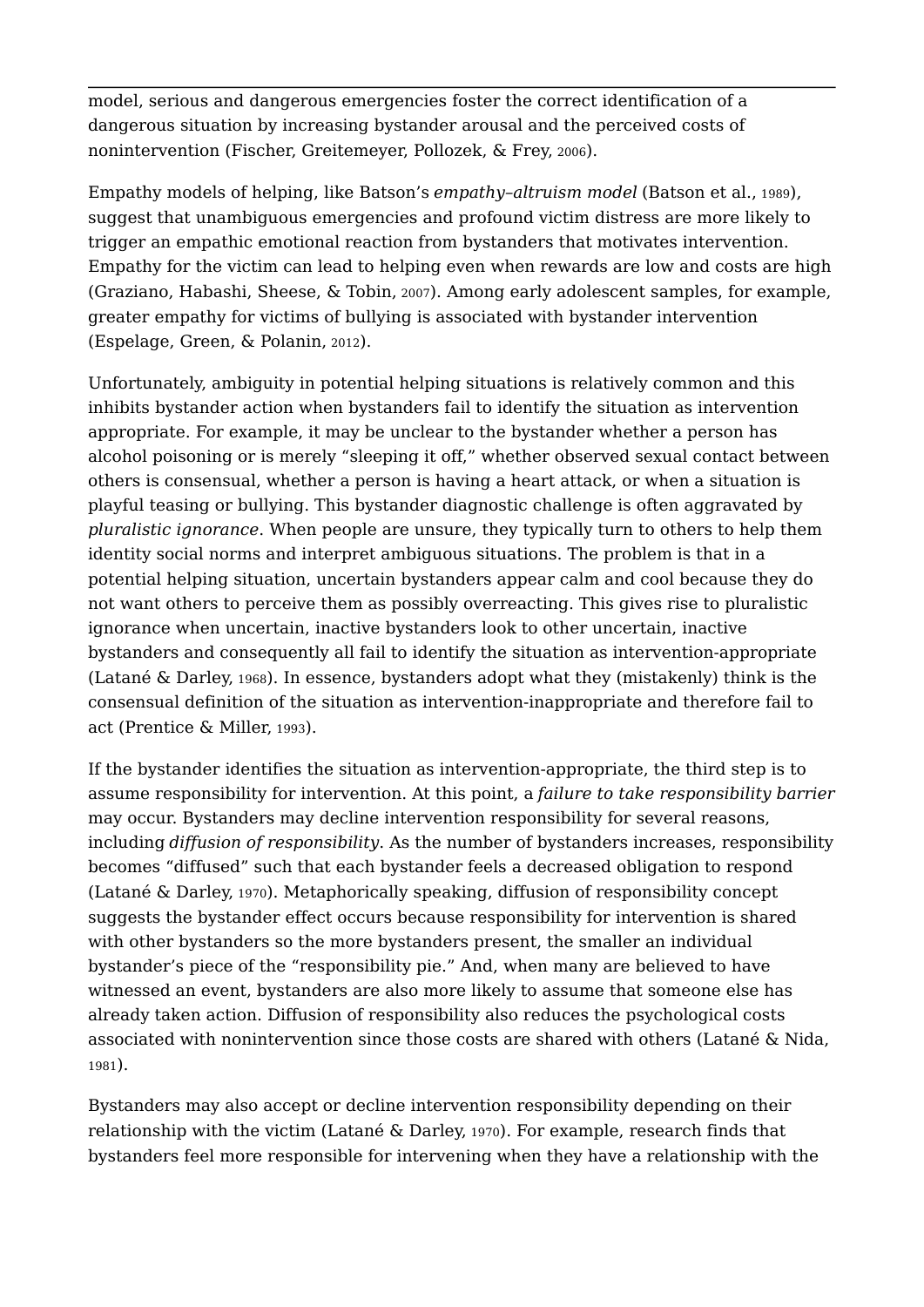potential victim or the victim is an in-group member (Levine, Cassidy, Brazier, & Reicher, 2002; Levine, Prosser, Evans, & Reicher, 2005). Perceptions of similarity between oneself and others makes it easier to see things from the victim's perspective increasing feelings of empathy, which in turn increases the likelihood of intervention (Batson, Eklund, Chermok, Hoyt, & Ortiz, 2007). The arousal–cost–reward model of helping suggests that the identification of the victim as a member of the bystander's in-group increases arousal and feelings of responsibility thereby increasing the costs of nonintervention (Dovidio, Piliavin, Gaertner, Schroeder, & Clark, 1991). According to *social identity theory*, a shared group identity affects feelings of bystander responsibility and leads bystanders to act in ways that support the needs and goals of in-group members (Turner, 1985). However, when an in-group member is the aggressor, bystanders may look the other way unless they believe the aggressive member will damage the reputation of the group (Levine et al., 2002).

Latané and Darley (1970) also hypothesized that the degree of personal responsibility taken by bystanders is affected by their judgments of the victim, in particular, whether the victim "deserves" help. Bystanders are more willing to take responsibility for intervention when they believe the victim needs help through no fault of their own and is undeserving of their fate. If however, they believe the victim made personal choices that led to their need for help, they have less empathy for the victim and are less likely to assume responsibility for helping them (Weiner, 1995). For example, bystanders are less likely to intervene in cases of sexual assault if they believe victim was intoxicated or acted or dressed provocatively (Burn, 2009; Whatley, 2005).

Once bystanders notice the situation, identify it as intervention-appropriate, and assume intervention responsibility, the fourth step in the situation model is to decide how to help. In other words, bystanders need not only the will to intervene, but also the skills to intervene (Pöyhönen, Juvonen, & Salmivalli, 2012). But when bystanders lack the situationspecific intervention skills, a *failure to intervene due to a skills deficit* may occur (Cramer, McMaster, Bartell, & Dragna, 1988; Shotland & Heinhold, 1985). For example, a large Japanese study found the most common reason participants gave for not performing CPR was lack of confidence in their ability to do it properly (Shibata, Tamiguchi, Yoshida, & Yamamoto, 2000). Likewise, youth that feel capable of standing up for a bullied peer are more likely to intervene (Pöyhönen & Salmivalli, 2008; Pöyhönen, Juvonen, & Salmivalli, 2012). A meta-analysis of bystander intervention research found the presence of highly competent bystanders reduces the bystander effect (Fischer et al., 2011).

Considered through the lens of *social-cognitive theory*, the fourth step (deciding how to help) of the situational model is about bystander efficacy. According to this theory a precondition for action is self-efficacy, a personal belief that one can produce desired effects through action (Bandura, 1997). In this case, bystander efficacy, or bystanders' confidence in their ability to successfully carry out needed interventions, is important to motivate bystander action. For example, self-perceptions of bystander efficacy in regards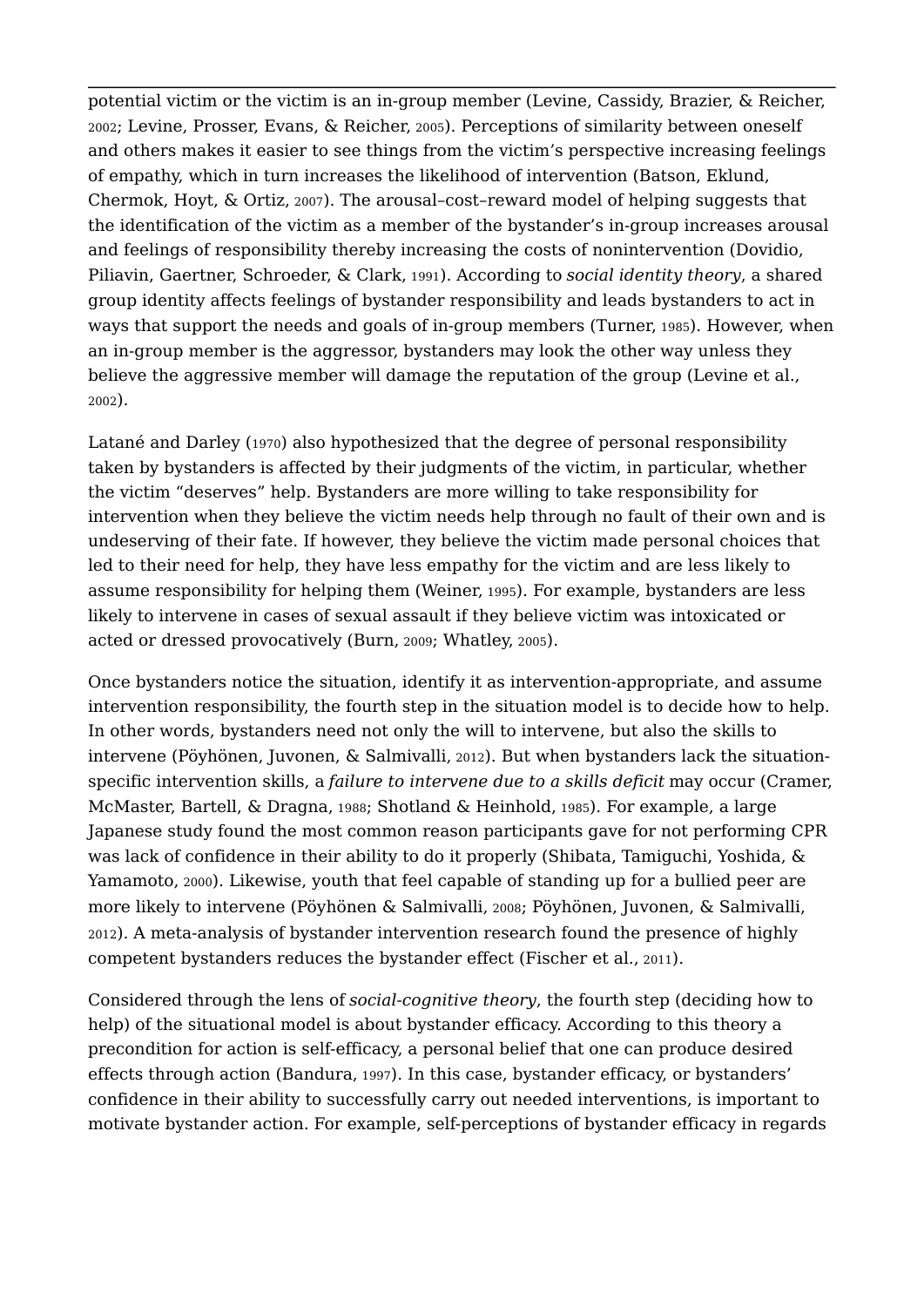to interpersonal violence and bullying are positively associated with bystander intervention behavior (Banyard, 2008; Pöyhönen et al., 2012).

 joining in (Sandstrom, Makover, & Bartini, 2013). The *appraisal-inhibition model of*  The final, or fifth, step in the bystander intervention process is to act. At this step, bystander fears of embarrassment, awkwardness, or other social concerns may lead to a *failure to intervene due to audience inhibition barrier*. Latané and Darley (1970) noted that evaluation apprehension (anxiety at the thought of possible negative evaluations from others) contributes to audience inhibition and may preclude action (Latané & Darley, <sup>1970</sup>). For example, students' decision to defend victims of bullying depends in part on peer-group norms (Espelage, Green, & Polanin, 2012). Children who overestimate peers' approval of bullying report lower levels of defending the victim and higher levels of *prosocial behavior* (van den Bos & Lind, 2013) also suggests bystander apathy occurs because people think too much about what others will think when instead they should act on the basis of personal norms supporting intervention.

Audience inhibition sometimes results from situation- or group-specific norms contraindicating intervention (Brown & Messman-Moore, 2010; Rutkowski, Gruder, & Romer, 1983). When salient social norms are inconsistent with intervention, the social costs of action are greater and bystander intervention is reduced. For example, some men's groups have norms against interfering with another's sexual conquest (Burn, 2009; Carlson, 2008). When racist comments and jokes are normative in a group and are used to maintain group cohesion and relationships, bystanders may hesitate to speak out against them (Guerin, 2006). Norms of "anti-political correctness" may also prevent antiracist bystander action (Stewart, Pedersen, & Paradies, 2014). Likewise, institutional norms may discourage bystander intervention when sexual harassers are members of high-status groups and harassment is normative in the organizational setting (Bowes-Speery & O'Leary, 2005).

Both social cognitive theory and the arousal–cost–reward model suggest that expecting negative outcomes from action may pose barriers to action even when the situation is perceived as intervention-appropriate and diffusion of responsibility is not an issue. Anticipated negative outcomes may include material losses and social rejection or criticism and are often context-specific. For example, language proficiency and fear of authorities may prevent bystanders from calling police or medical professionals in cases of cardiac arrest (Sasson et al., 2013). In case of drug overdose, bystanders may be reluctant to call 911 because in their community, police also respond to 911 calls (Giglio, Guohua, & DiMaggio, 2015). The research literature on bystander antiracism, which is about actions taken to speak out about or to involve others in responding against interpersonal or systemic racism, notes that perceived costs such as fear of losing friends, embarrassing others, and retaliation pose obstacles to intervention (Nelson, Dunn, & Paradies, 2011).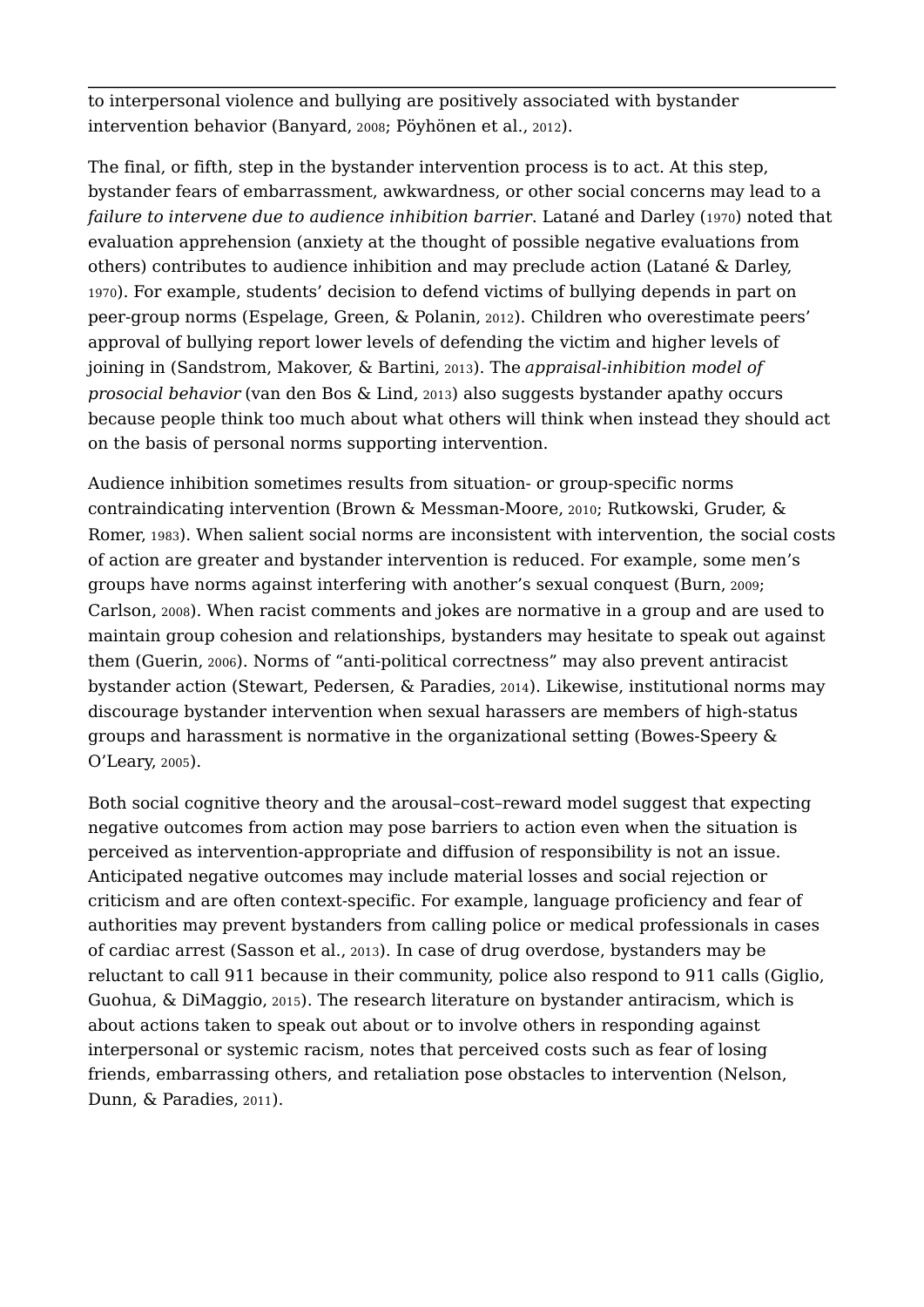#### **Promoting Bystander Intervention With Informational and Persuasive Messages**

Bystander intervention promotions and communications include the targeting of intervention-relevant attitudes, knowledge, beliefs, and norms. They provide information to increase awareness, to reduce bystander uncertainty, and to counter misperceptions that stymie bystander action. They use the principles of persuasion to inspire bystanders to act. The art and science of bystander intervention promotion and communications is relatively new, but theory and research provide useful direction for further research and application.

From the situational model, it follows that one purpose of bystander education and messages is to increase bystanders' diagnostic abilities such that they notice the situation when it occurs, and quickly and correctly identify it as intervention-appropriate. Bystanders need to know enough about the situation to prevent ambiguity and ignorance from prematurely terminating the bystander intervention process. In other words, the failure to identify the situation as intervention-appropriate barrier arises from ambiguity and uncertainty, so increasing clarity through education or mass media is the way to "treat" this barrier. For example, on its website and through public service announcements and campaigns, the American Heart Association educates the public about the warning signs of heart attacks and strokes. Many sexual assault prevention programs include educational components that teach potential interveners how to recognize sexual predators and situations high in sexual assault risk. Overdose prevention programs include education about the signs and symptoms of overdose.

Persuading bystanders that the intervention situation is high in danger also appears important for decreasing intervention-sapping ambiguity and increasing interventionmotivating arousal. Information from credible, trustworthy experts about the short- and long-term effects on victims may increase intervention likelihood by increasing empathy, the perception of danger, and the costs of nonintervention. Vivid yet believable anecdotes and filmed victim stories also may be used for these purposes and may be more memorable (and thus, have more sustained effects). However, the use of emotion, including fear, requires finesse. Too much fear, for example, can lead to defensive denial and reduce credibility (Liberman & Chaiken, 1992).

According to the elaboration likelihood theory of persuasion, if audience members are largely unmotivated and unconcerned about the intervention problem, and/or are low in a need for cognition, more dramatic testimonial messages may be particularly effective (Haugtvedt & Petty, 1992; Petty & Cacioppo, 1986). However, audiences are often mixed in their motivations and central and peripheral processes often act together to create attitude change (Petty, Wegener, & Fabrigar, 1997). For this reason, bystander intervention campaigns may benefit from a mix of credible fact-based and emotion-based messages that are finely tuned to the audience and that appeal to both motivated and unmotivated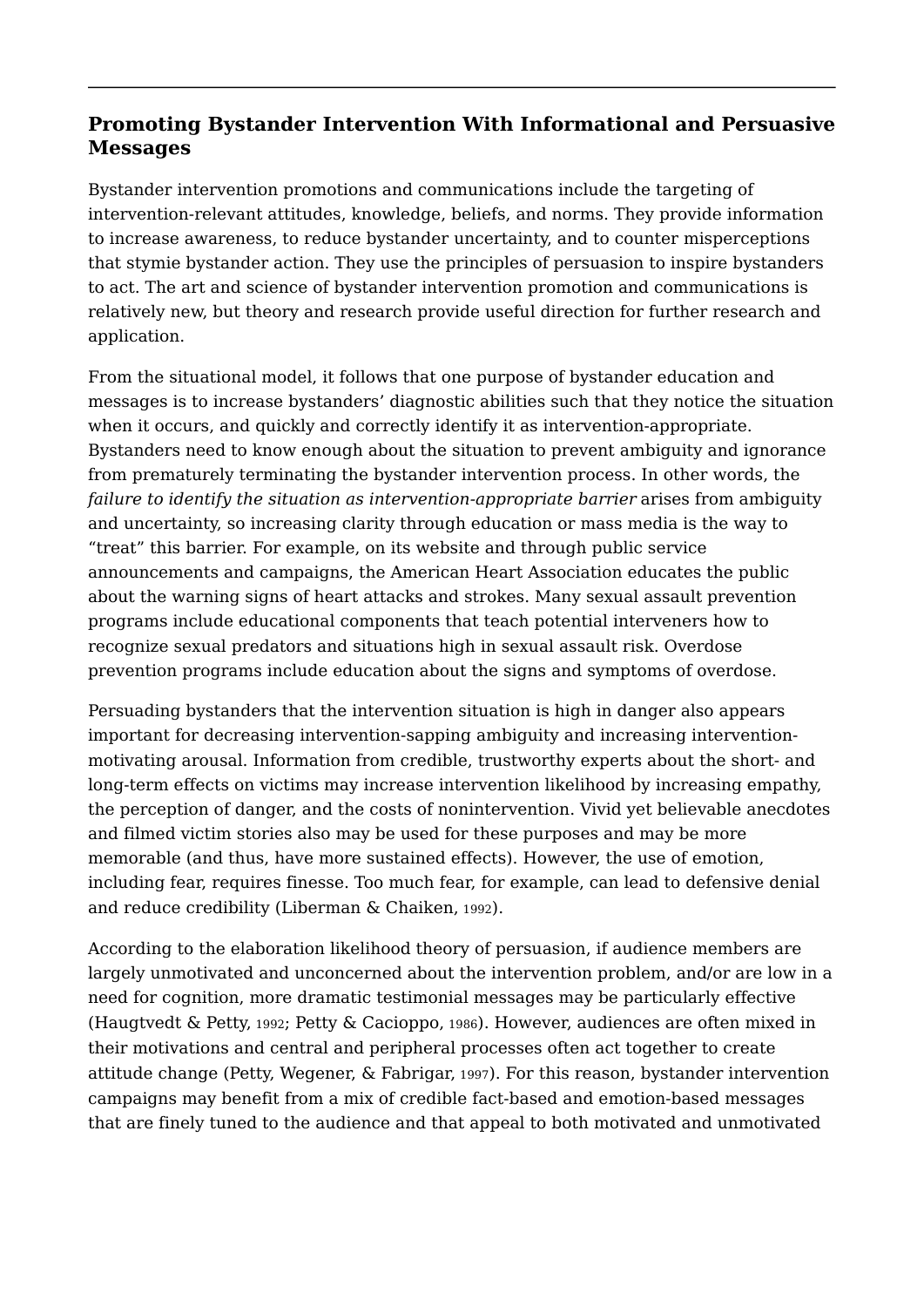audience members. Pretesting of messages is important for insuring that messages work as intended with the target audience.

Messages that are personally relevant and related to core audience values are generally more effective because they increase motivation to pay attention to the arguments, which leads to longer-lasting attitude change (Cacioppo, Petty, & Sidera, 1982; Petty & Briñol, 2012). They may also motivate action by arousing cognitive dissonance (when intervention is aligned with valued aspects of the self or group, action creates consonance, while inaction creates dissonance). Providing information about the frequency of the event, and the likelihood that the event could affect them or someone they care for, may increase personal relevance. The appraisal–inhibition model of prosocial behavior suggests that increasing the salience of personal norms supportive of intervention may also override perceived social norms contributing to audience inhibition.

According to the arousal–cost–reward model, bystanders are more likely to act when they perceive intervention rewards to outweigh intervention costs. From this point of view, framing bystander intervention as an opportunity for personal development, emphasizing the rewards of helping such as good mood, good "karma," or social acceptance, and playing up the costs of inaction, such as guilt or shame, or harm to the reputation of one's group, may promote bystander action (Penner, Dovidio, Piliavin, & Schroeder, 2005). However, health communications research suggests that effective framing may depend on the perceived costs of the recommended preventative action (Gallagher & Updegraff, 2012; Rothman & Salovey, 1997). In the case of personal health prevention behaviors (e.g., exercising, getting health screenings), when the costs/risks of the recommended behavior are low, gain-framed messages (ones that emphasize what is to be gained from adopting a preventative action) are more effective than loss-framed messages. Conversely, if carrying out the promoted health behavior requires risk, loss-framed messages are more effective. This may mean that the effective framing of bystander intervention messages may depend on the perceived risks of performing a particular bystander intervention behavior.

Another purpose of bystander education is to reduce bystander susceptibility to common intervention barriers by increasing awareness of the bystander intervention process (including the bystander effect, pluralistic ignorance, and the diffusion of responsibility). Although research is limited, Beaman et al. (1978) found that listening to a lecture on Latané and Darley's research increased later bystander intervention. To break the "spell" of pluralistic ignorance and diffusion of responsibility, potential bystanders should be encouraged to gently express, either verbally or nonverbally, their concern that intervention is called for. Bystanders are less likely to fall prey to pluralistic ignorance when they see others' expression of concern and communicate with one another (Darley, Teger, & Lewis, 1973; Fischer et al., 2011).

Research on one-sided versus two-sided messages suggests that where there are perceived norms or beliefs that contraindicate intervention, it is advisable to acknowledge and refute them to increase credibility, to decrease counterargumentation,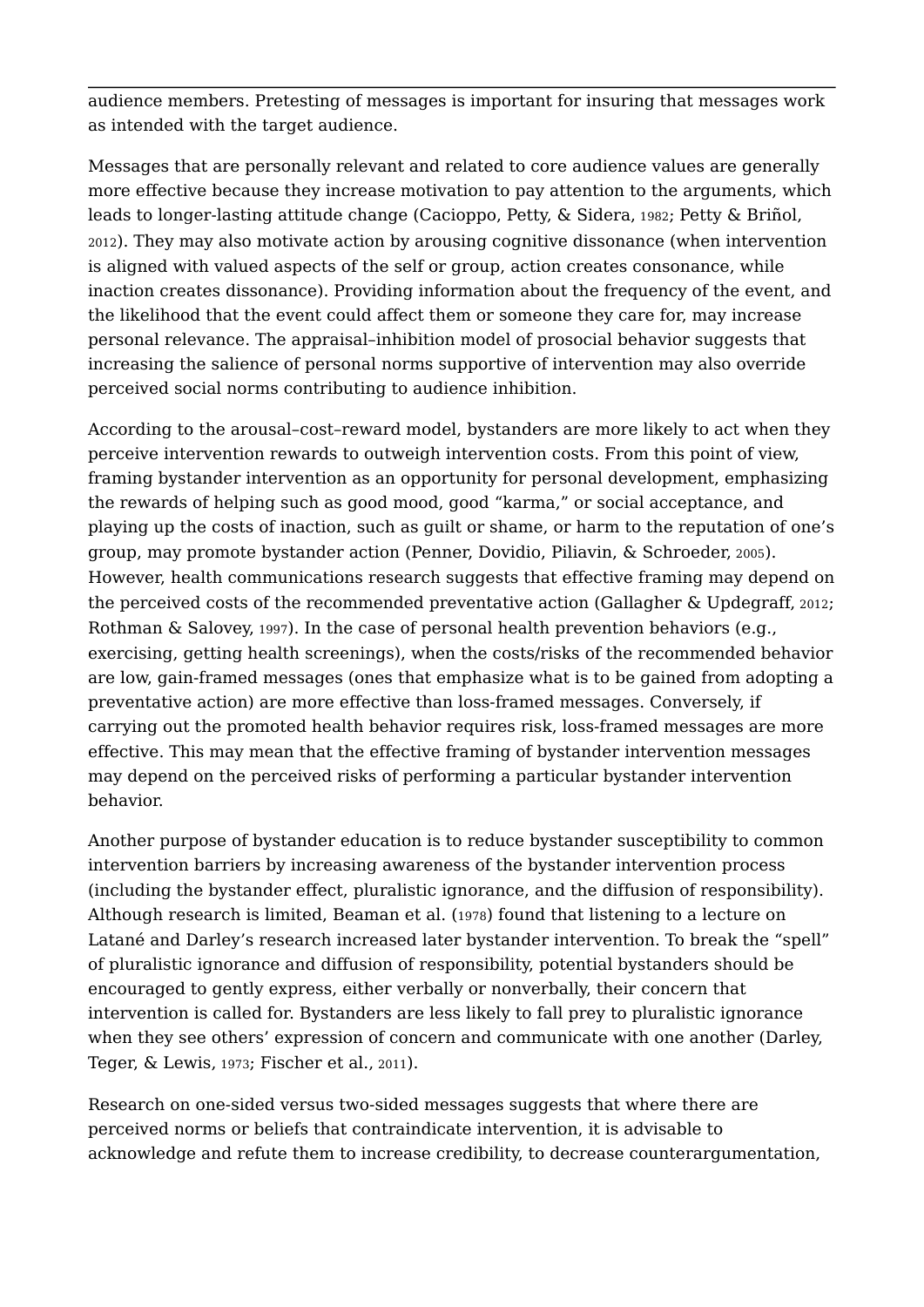and to create attitudinal resistance to attack (Crowley & Hoyer, 1994). For example, where there are widely held victim-blaming norms and stereotypes negatively affecting bystander intervention, these should be countered to reduce their power. Likewise, sources of audience inhibition, such as specific norms supporting inaction, should be identified and countered or corrected. For example, data and discussion are used in some bystander intervention programs to counter victim-blaming stereotypes and to challenge masculinity norms associated with sexual assault (Gidycz, Orchowski, & Berkowitz, 2011).

Increasing the salience of important group norms consistent with intervention is also advisable. The social norms approach to bystander intervention is based on the idea that people are more likely to intervene when they believe other bystanders are concerned and support intervention (Berkowitz, 2010). It suggests that bystanders may underestimate other bystanders' support for intervention and overestimate peers' acceptance of norms consistent with bystander apathy. Interventions that correct these misperceptions and make salient pro-intervention norms are expected to increase bystander action. For example, providing statistics, such as the percentage of peers supportive of the action, using target audience members in media and marketing materials, and using high-status peer opinion leaders to deliver messages, may increase perceived social desirability, thus serving as normative support and reducing audience inhibition.

Bystander intervention can also be promoted as consistent with friendship or other important group norms or as consistent with important collectivist social identities. For example, taking action to prevent another's sexual assault can be presented as consistent with "sisterhood" or "brotherhood" norms in sororities and fraternities. Campaigns fostering inclusive identities may promote antiracist intervention across ethnic lines (Nelson, Dunn, & Paradies, 2011). When intervention requires "calling out" or acting to stop an aggressive in-group member (as is sometimes the case with bullying, and sexual violence), bystanders may be persuaded to intervene by framing in-group aggressors' actions as running counter to group norms and harming the group's reputation. However, emphasizing the social acceptance of a behavior to compel action requires that they believe it will result in positive outcomes, that they identify with the reference group, and the behavior is consistent with their values (Lapinski & Rimal, 2005). A social norms approach to bystander intervention also suggests that bystander intervention education may be more effective when delivered to cohesive peer groups when members can agree on group norms supportive of intervention and influence each other to change (Gidycz, Orchowski, & Berkowitz, 2011).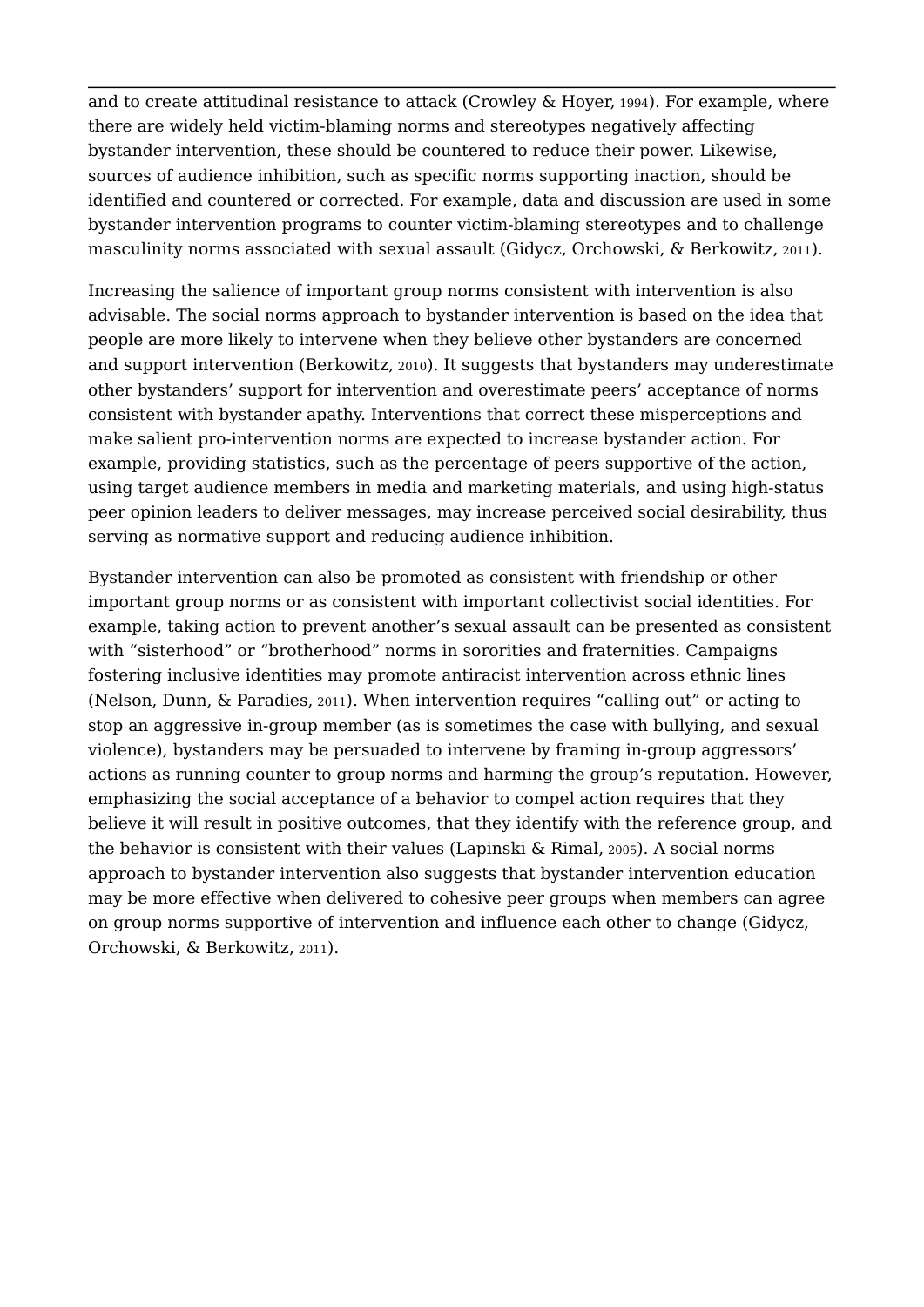# **Empowering Bystanders Through Skills Development**

Bystander intervention promotions and communications empower bystanders to effectively and safely act on behalf of others. The situational model, social-cognitive theory, the arousal–cost–reward model, and the theory of planned behavior (Ajzen, 1991), as well as research on persuasion, all point to the importance of bystander skill training to increase bystander efficacy. Skills training should reduce the *failure to intervene due to a skills deficit barrier* by building potential bystanders' confidence in their ability to successfully intervene (bystander efficacy). Increasing bystander efficacy may also reduce evaluation apprehension arising from bystanders' insecurity in their intervention skills, consequently reducing a source of the *failure to intervene due to audience inhibition barrier*.

Bystander skills training and bystander intervention skills appeals should focus on specific things bystanders can say or do to effectively intervene. Bystanders must believe that the recommended actions will be effective in resolving or managing an event and believe that they can effectively enact them. Intervention options are sometimes derived from research or medical practice, but consultation with the expected bystander audience is strongly recommended to insure proposed intervention behaviors are realistic, acceptable, and "doable." Otherwise, the information source loses credibility and negative, rather than positive, bystander intervention attitudes and intentions are the result.

Recommended intervention options should consider potential costs to the bystander, such as physical, social, or emotional safety costs, and be selected to reduce the perceived costs of intervening. Simplifying intervention steps or options with memorable acronyms or catchphrases may speed learning and retention and retrieval, important because the opportunity for bystander action may occur long after training. For instance, the Chicago Recovery Alliance, which created one the first U.S. overdose prevention programs (OPPs), teaches potential bystanders the acronym "SCARE ME": Stimulate; Call 911, Airway; Rescue breathing, Evaluate, Muscular injection of Naloxone; and Evaluate (Lankenau et al., 2013). "Boosters," may also be necessary to refresh training and promote durability of promotion impacts (Nation et al., 2003). For example, key training program messages may be boosted through prompts, PSAs, or other promotional materials.

Social-cognitive theory suggests that the main sources of self-efficacy are mastery experiences, role models, and social support. Training should increase knowledge about effective intervention strategies and options and provide the opportunity for bystanders to practice specific intervention skills. Developmental stage should inform training design such that trainings are matched to the social-cognitive skills of the intended audience (Bradshaw, 2015). Role play, vignettes of common high-risk scenarios, and hands-on skill training (such as that using CPR dummies), may be used to practice and master new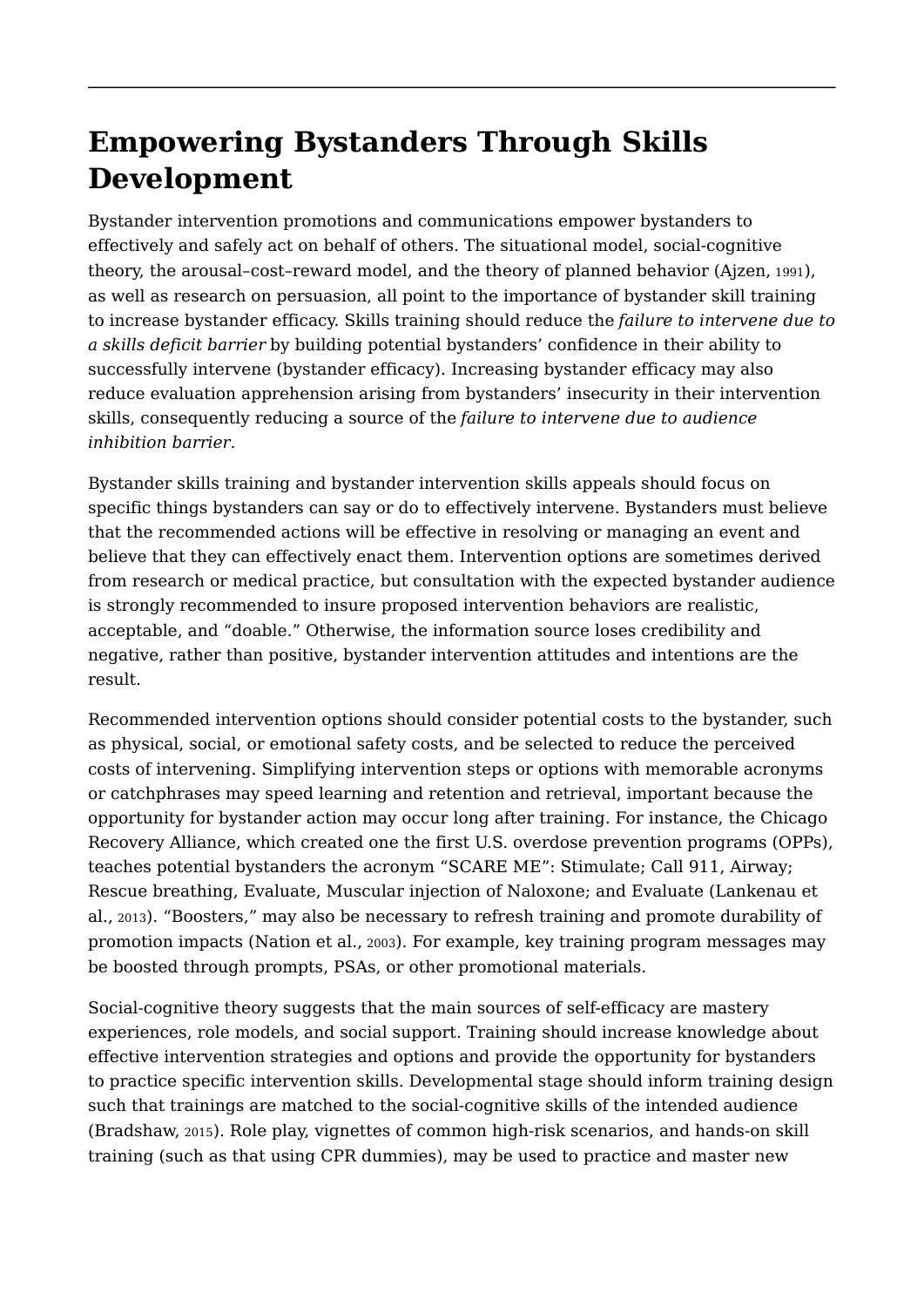intervention skills. For example, Banyard, Moynihan, and Plante (2007) used active learning exercises, including role play, to help potential bystanders develop the skills needed for sexual assault intervention. Potter, Stapleton, and Moynihan (2008) used posters with scenarios and specific behavioral suggestions to promote knowledge of bystander intervention behaviors in regards to several types of violence against women.

To maximize attention, learning, and modeling, trainers and other sources of skills information should be credible sources to the audience of potential bystanders and effective communicators of intervention-relevant information. For many audiences, welltrained peer trainers are the most credible and effective communicators and coaches. Peer educators and trainers communicate peer acceptance of intervention and potential bystanders may more easily accept and remember recommended interventions when they believe similar others support those interventions. Diffusion of new health behaviors is also greater when the behavior is clearly supported and modeled by peer opinion leaders (Kelly, 2004). Several sexual assault bystander intervention programs have successfully employed a peer opinion leader strategy (Banyard, Moynihan, & Crossman, 2009; Coker et al., 2011). Strategies for identifying peer leaders can be found in Valente and Pumpuang (2007).

# **Bystander Intervention Promotion Should Be Context-and Evaluation-Driven**

Theory and research on prosocial behavior and health promotion provide general direction to bystander intervention promotion. However, effective application requires a context-driven approach that carefully considers the audience and local setting as well as the larger community and political environments in which bystander promotion occurs. As noted by Banyard (2015), a social-ecological model of bystander intervention that takes into account factors within the individual, factors related to close relationships with family and peers, factors related to local settings including workplace, school, and community, and aspects of the wider society and culture is most likely to be effective.

Successful bystander intervention promotions and messages are keyed to the context. The particular audience, type of "emergency" event, and aspects of the intervention environment affect the relative influence of the different barriers and affect important persuasive variables such as source credibility, message content, and channel. The audience and the social-ecological context in which bystander intervention occurs may affect the ideal delivery points for promotion, the characteristics of effective trainers, as well as the likely acceptance and feasibility of a recommended behavior or promotion.

Techniques and strategies from social marketing are useful for context-driven bystander intervention promotion. Social marketing, the use of marketing to design and implement programs to promote socially desirable behavior change, calls for a careful consideration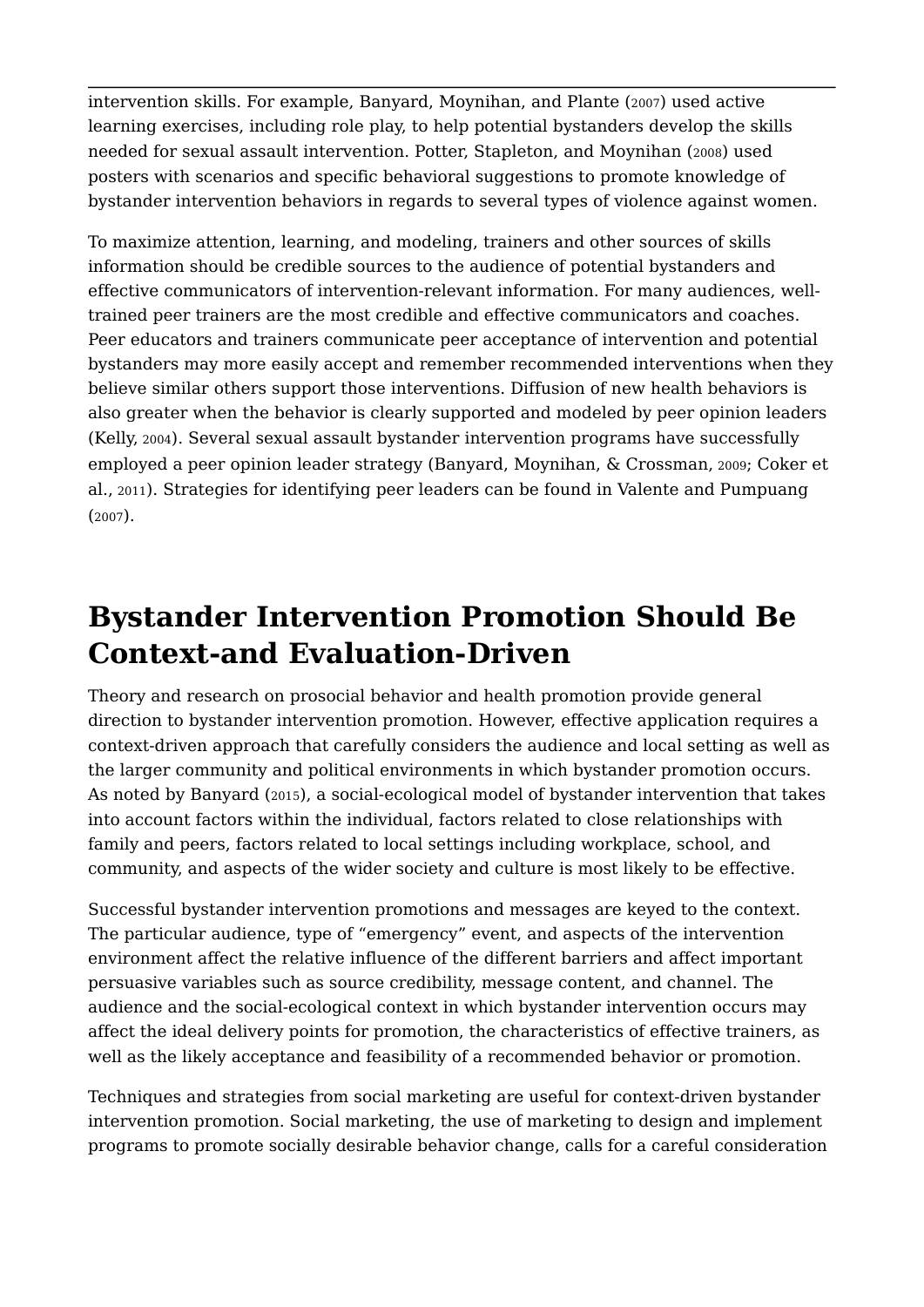of audience and contextual factors before designing and implementing a health promotion program (Grier & Bryant, 2005). In social marketing the needs and concerns of the target audience and its subgroups drive the marketing process. Research is conducted to determine how to motivate different audience segments to voluntarily adopt the desired behaviors and is used to pretest of program or campaign components (Andreasen, 2006). Social marketing promotions refer to communications about the product to the target audience such as persuasive communications, signage, public service announcements, events, displays, and trainings (Grier & Bryant, 2005). To influence voluntary behavior change, social marketing emphasizes that promotions should increase the perceived benefits and reduce the perceived costs of the desired behavior, and consider the behavioral options that may compete with recommended changes (Lee & Kotler, 2011). Although there are few published studies on social marketing and bystander intervention, several studies support the social marketing of bystander intervention in regards to sexual violence (Potter, 2012; Potter, Moynihan, & Stapleton, 2011; Potter & Stapleton, 2012).

Program evaluation, both formative and summative, is important to insure bystander intervention promotion is effective with the target audience(s) and fits the intervention context(s). The objective of program evaluation is to obtain valid, reliable, and credible data about program performance to demonstrate a program's value or improve a program (Newcomer, Hatry, & Wholey, 2015).

Ideally, formative program evaluations are conducted during program development and implementation and provide direction on how to best achieve program goals and improve programs. In this case, a needs assessment (a type of formative program evaluation) conducted with interviews, surveys, or focus groups with segmented samples of the target audience is essential to explore the bystander intervention context and behavior from the perspective of different subgroups within population for whom the campaign is intended. For example, the bystander intervention barriers in the case of sexual assault differ for men and women; for this reason gender-specific education and campaigns are recommended (Gidycz et al., 2011; Burn, 2009). The practice of "targeted communication" developed with a certain segment of the population in mind is popular in health education and health communication and supported by research (Noar, Benac, & Harris, 2007).

Based on needs assessment data, specific promotion goals are formulated and promotion content and outcome measures are developed. Once a promotion or program is designed to reflect specific needs, it should be pilot-tested and evaluated. Based on the results, program content or implementation is adjusted. Once the program or campaign is established, summative program evaluation is used to evaluate program success. Summative program evaluation provides evidence of program success and is often important to gain institutional or community support as well as staffing and funding.

Effective program evaluation requires outcome measures that accurately and reliably reflect and assess program outcomes that follow from specific program goals. Bystander intervention program evaluation outcomes may include community-level change such as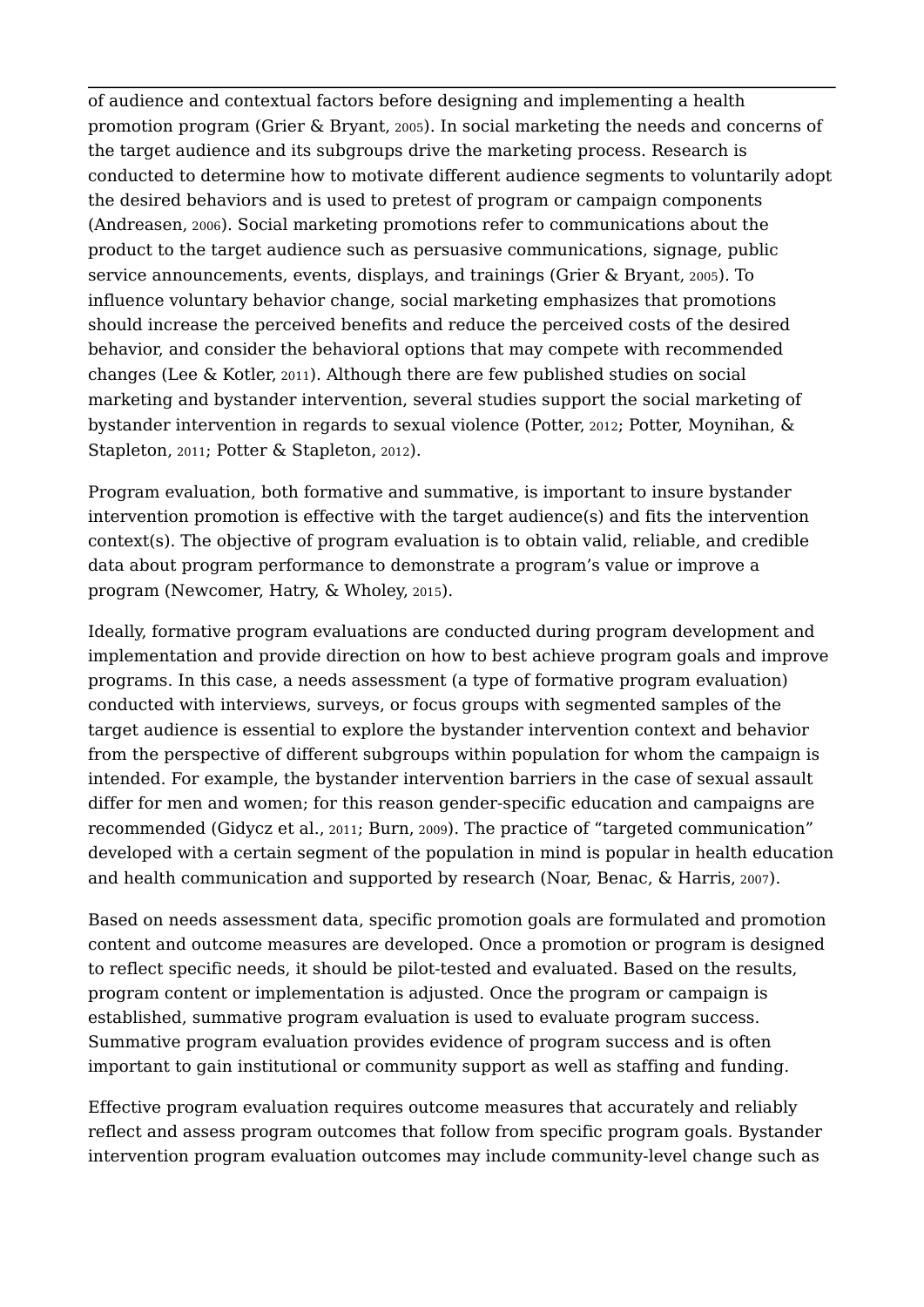reductions in morbidity or mortality, but more typical are outcome measures that focus on improvements in individuals' knowledge and awareness, intervention intentions, attitudes towards victims or intervention behaviors, and intervention skills. For instance, peerfocused overdose prevention programs train bystanders in the use of naloxone, a shortacting opioid receptor antagonist that counteracts respiratory depression from overdose. Program effectiveness is measured by the Brief Overdose Recognition and Response Assessment tool, which includes sixteen overdose scenarios (Green, Heimer, & Grau, 2008; Jones, Roux, Stancliff, Matthews, & Comer, 2014).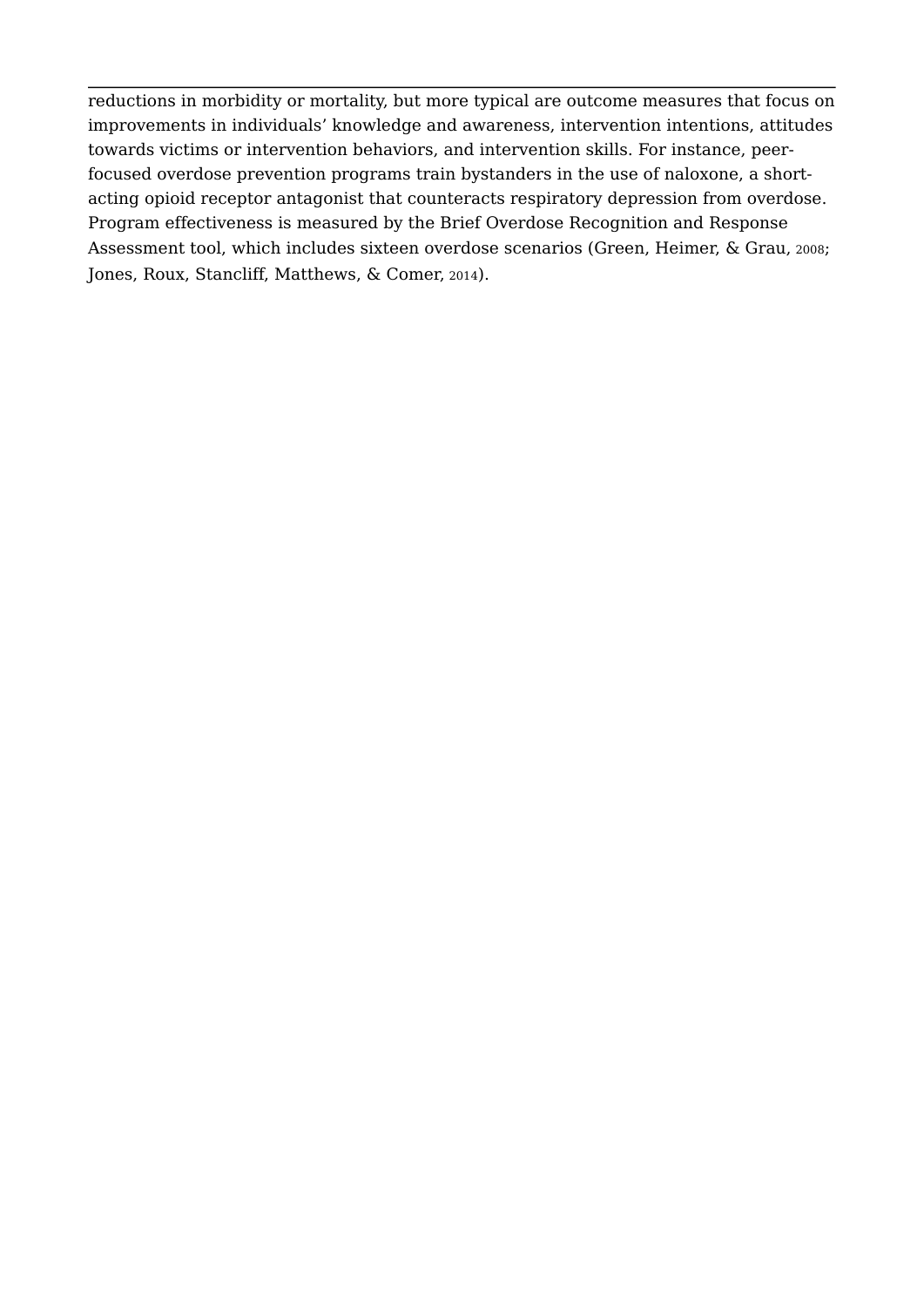## **Discussion of the Literature**

Bystander intervention research begins in the late 1960s with Bibb Latané and John Darley's groundbreaking studies. Inspired by a 1964 incident where Catherine (Kitty) Genovese was murdered while as many thirty-eight witnesses failed to act, social psychologists Darley and Latané (1969, 1970) sought to explain why, despite the number of witnesses, action wasn't taken. They challenged common-sense explanations attributing the witnesses' inaction to a loss of compassion and empathy, alienation from society, or the effects of television violence. They contended that the unusual and unexpected nature of emergencies combined with the presence of other bystanders, made bystanders susceptible to social influences that thwart intervention. The bystander intervention process is complex, they explained, and barriers throughout the process inhibit helping.

Latané and Darley tested their hypotheses through a series of laboratory and field experiments. These studies included the "smoke-filled room" experiment (1968). Arriving for what they thought was a study on people's reactions to living in large metropolitan areas, male research participants were left to fill out preliminary paperwork. The researchers systematically manipulated whether a potential bystander was alone, with two passive experimental confederates, or with two other naive bystanders. Several minutes later, the researchers pumped smoke into the room. The results were clear: those in the room alone were significantly more likely to report the smoke (75% within six minutes) than were those with two passive confederates (10%) or with two other naïve research participants (35%). Two years later (1970) they coined the term *pluralistic ignorance* to refer to ambiguous situations where bystanders are misled into inaction by the apparent lack of concern by others.

In the "seizure study," Darley and Latané (1968) tested their hypothesis that the presence of others may also reduce bystander intervention due to diffusion of responsibility. Women and men college student participants arrived to talk with other students about the personal problems faced by college students. To protect their privacy they would talk via an intercom system. The experimenter explained that although he wouldn't hear their discussion, he wanted each person to begin by presenting their problems to the group, after which all members could comment, followed by free discussion. All discussants, except for the research participant, were tape-recorded experimental confederates. The "victim" went first, talking of adjustment difficulties, and mentioning he was prone to seizures. When it was his turn to comment, he had a seizure. Stuttering and choking, he asked for help and said he might be dying; he choked, and then went silent. When participants believed the discussion was between them and one other person, 85% of participants sought help before the victim went quiet. When they thought they were with two other people, 62% intervened, and when they thought they were with five others, only 31% acted.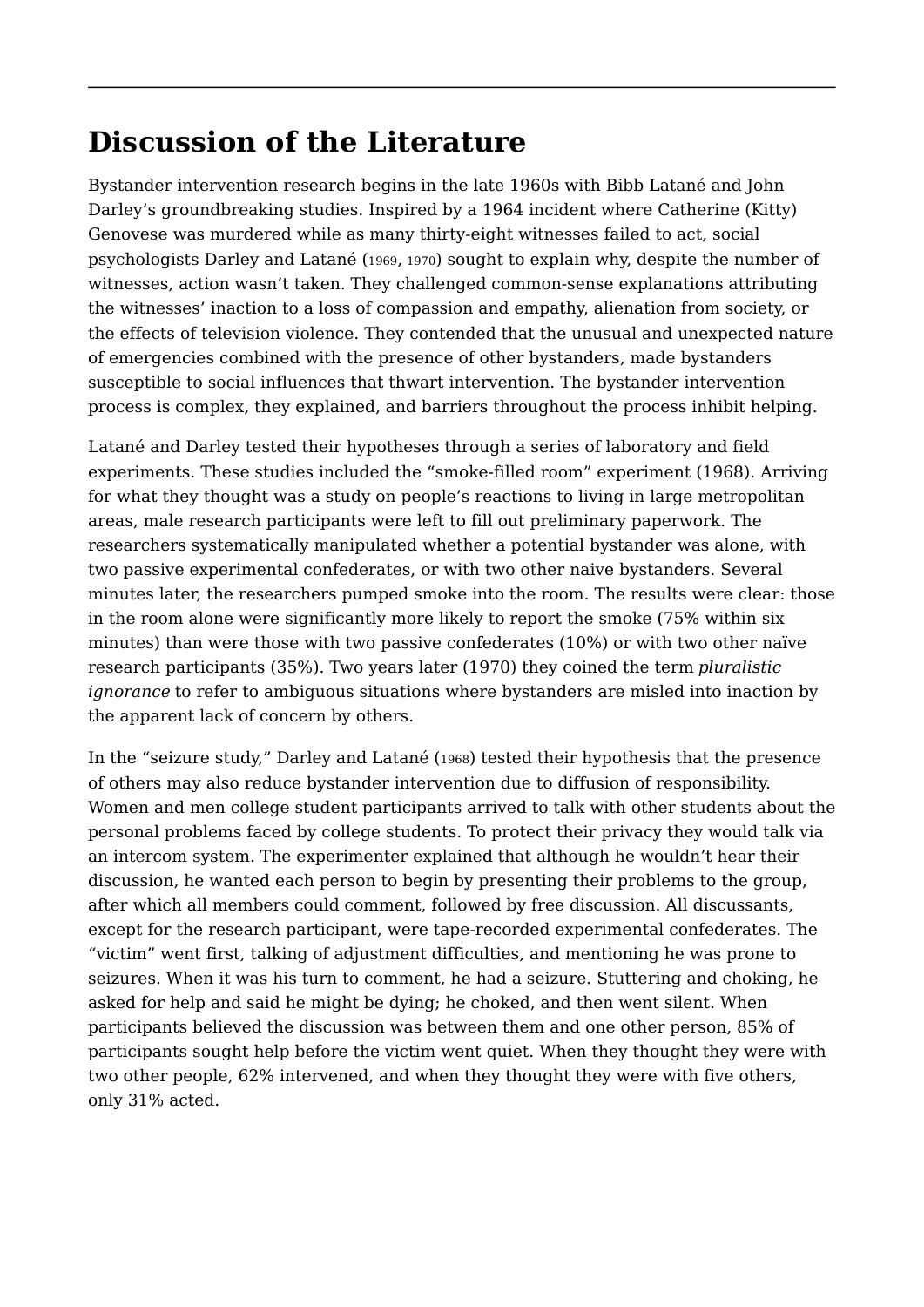Almost a decade after the original bystander intervention studies, Latané and Nida (1981) reviewed the research. Their analysis of 56 studies from 36 different research labs led them to conclude that the bystander effect had a "firm empirical foundation and has withstood the tests of time and replication" (p. 322). Fischer et al.'s (2011) quantitative meta-analysis of bystander intervention studies (which included 15 additional articles) also confirmed the robustness of the bystander effect, although later studies found smaller effects than earlier studies, and laboratory studies found larger effects than field studies.

 additional bystanders *increases* intervention likelihood by reducing the perceived costs of Comparing the post-1981 research to prior research, Fischer et al. (2011) noted that more recent research shows that the bystander effect also occurs in the virtual world of the Internet, that it is stronger for less competent bystanders than for highly competent bystanders, and that dangerous emergencies reduce the bystander effect. In regards to this last finding, they suggested that in some dangerous situations, the presence of intervention. They suggested that this "positive bystander effect" occurs when bystanders believe that successful intervention requires the coordinated action of a group, or when they expect that others will offer needed social, physical, or psychological support for intervention. Others also remind us that groups can be sources of collective bystander action (rather than inaction) and that intervention depends not simply on the number of bystanders, but rather on the kinds of relationships between them (Rutkowski et al., 1983; Levine & Crowther, 2008; Manning, Levine, & Collins, 2007).

In their 1981 review, Latané and Nida lamented that social-psychological research on bystander intervention had not contributed to the development of practical strategies for increasing bystander action. Their concern was valid. Bystander intervention research was basic research rather than applied, mostly conducted by experimental social psychologists (who generally leave the practice application of basic research findings to others). The development of practical strategies would be up to problem-solvers who saw the relevance of bystander intervention to their problem of concern. Almost 25 years passed before these efforts began in earnest.

Research on bystander intervention promotion is limited but growing. To address specific problems, bystander intervention promotion researchers from multiple disciplines study the role of bystander intervention in primary and secondary prevention and problemspecific barriers to bystander intervention. They develop and test bystander intervention promotion "treatments" in both laboratory and field settings. To varying degrees, they use bystander intervention and health promotion theory to guide practice, but much of the work is somewhat atheoretical. Due to practical concerns, programs are often brief and limited in scope, and long-term impacts are rarely measured. Small to moderate effect sizes are typical. Nation et al. (2003) found that effective prevention programs were comprehensive, included varied teaching methods, provided enough exposure to have an effect ("sufficient dosage"), were theory-driven, tailored to the community and cultural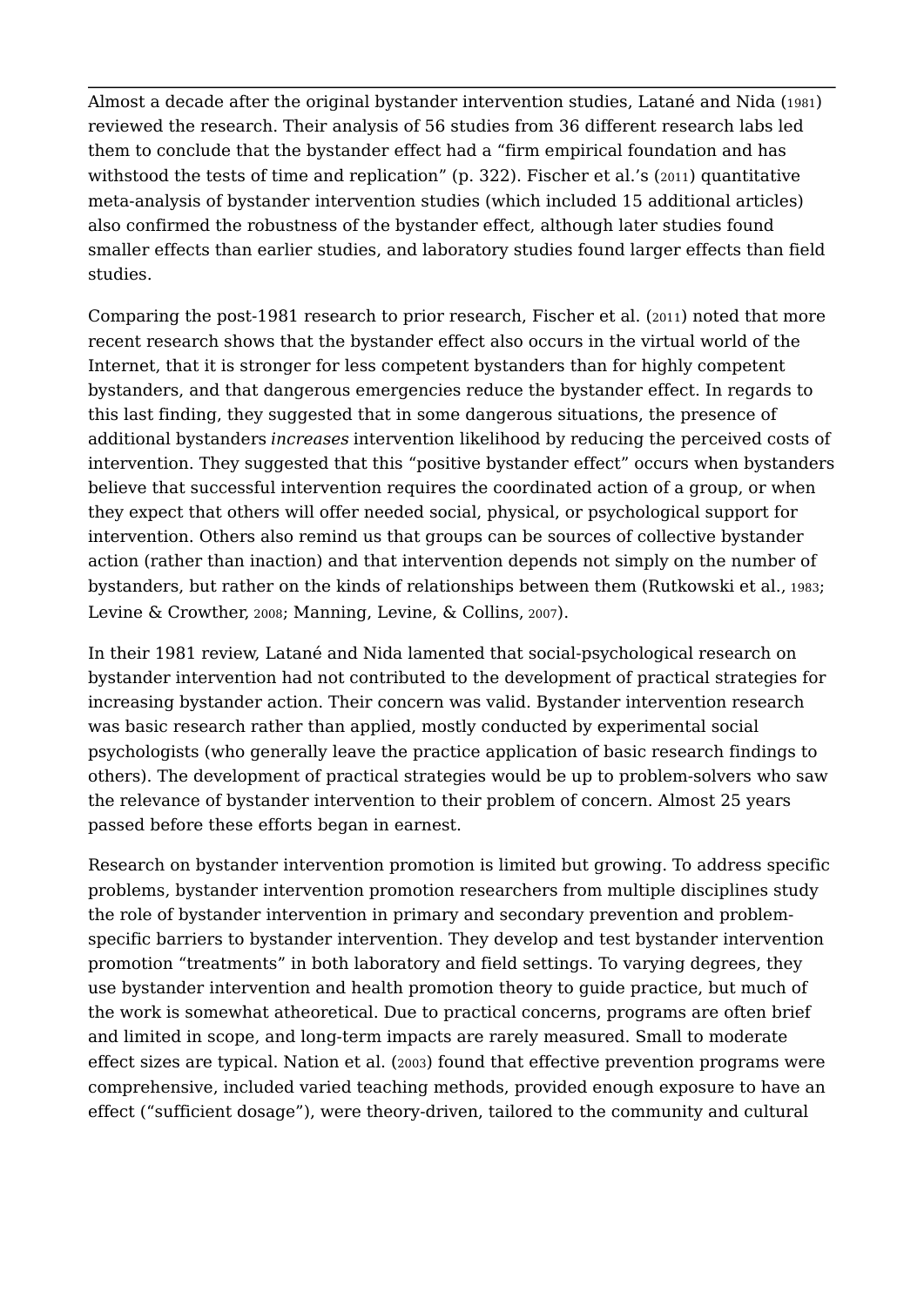norms of the participants, and made efforts to include the target group in program planning and implementation. These characteristics associated with effective prevention programs appear to apply to the success of bystander intervention programs.

Led by feminist, counseling, and community psychologists, the most extensive bystander intervention scholarship is in the area of sexual assault prevention (see Katz & Moore, 2013, for a meta-analysis). Educational and school psychologists have created a literature on bystander intervention and K-12 bullying (see Polanin, Espelage, & Pigott, 2012, for a meta-analysis). Other smaller bodies of research include bystander intervention in cardiopulmonary respiration and opioid overdose (from emergency medicine and public health researchers) and bystander anti-racism research (conducted primarily by social psychologists).

### **Further Reading**

Banyard, V. L., Moynihan, M. M., Cares, A. C., & Warner, R. (2014). How do we know if it works? Measuring outcomes in bystander-focused abuse prevention on campuses. *Psychology of Violence*, *4*(1), 101–115.

Fischer, P., Krueger, J. I., Greitemeyer, T., Vogrincic, C., Kastenmüller, A., Frey, D., … & Kainbacher, M. (2011). The bystander-effect: A meta-analytic review on bystander intervention in dangerous and non-dangerous emergencies. *Psychological Bulletin*, *137*(4), 517–537.

Gidycz, C. A., Orchowski, L. M., & Berkowitz, A. D. (2011). Preventing sexual aggression among college men: An evaluation of a social norms and bystander intervention program. *Violence Against Women, 17*(1), 720–742.

Latané, B., & Darley, J. M. (1970). *The unresponsive bystander: Why doesn't he help?* Englewood Cliffs, NJ: Prentice Hall.

Latané, B., & Nida, S. (1981). Ten years of research on group size and helping. *Psychological Bulletin*, *89*(2), 308–324.

Katz, J., & Moore, J. (2013). Bystander education training for campus sexual assault prevention: An initial meta-analysis. *Violence and Victims*, *28*(6), 1054–1067.

Noar, S. M. (2006). A 10-year retrospective of research in health mass media campaigns: Where do we go from here? *Journal of Health Communication*, *11*(1), 21–42.

Piliavin, J. A., Dovidio, J. F., Gaertner, S. L., & Clark, R. D., III. (1981). *Emergency intervention*. New York: Academic.

Polanin, J. R., Espelage, D. L., & Pigott, T. D. (2012). A meta-analysis of school-based bullying prevention programs' effects on bystander intervention behavior. *School Psychology Review*, *41*(1), 47–65.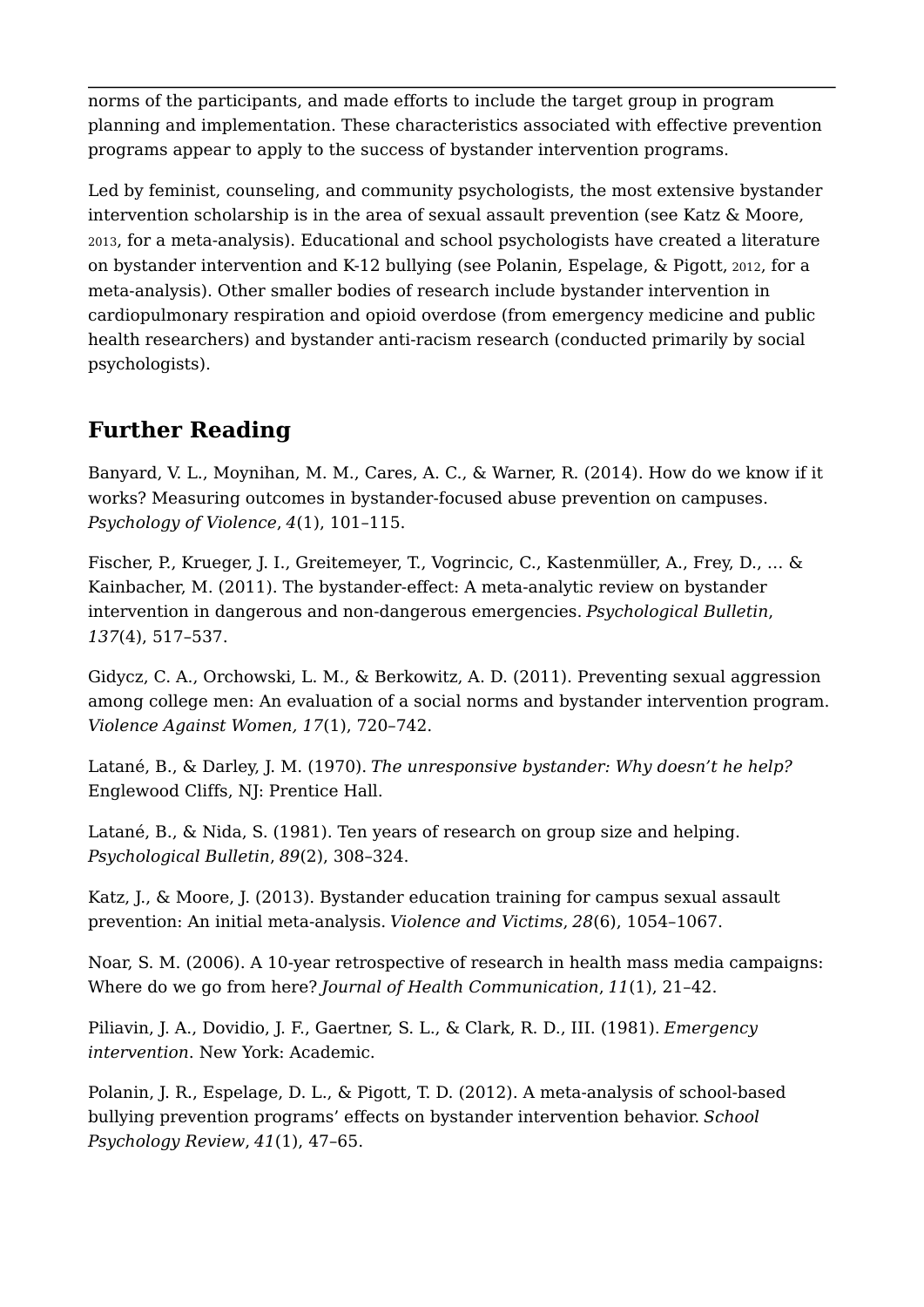#### **References**

Ajzen, I. (1991). The theory of planned behavior. *Organizational Behavior and Human Decision Processes*, *50*, 179–211.

Andreasen, A. R. (Ed.). (2006). *Social marketing in the 21st century*. Thousand Oaks, CA: SAGE.

Bandura, A. (1997). *Self-efficacy: The exercise of control*. New York: Freeman.

Banyard, V. L. (2008). Measurement and correlates of prosocial bystander behavior: The case of interpersonal violence. *Violence and victims*, *23*(1), 83–97.

Banyard, V. L. (2015). Pieces of bystander action. In *Toward the next generation of bystander prevention of sexual and relationship violence: Springer briefs in criminology*  (pp. 25–51). New York: Springer International Publishing.

Banyard, V. L., Moynihan, M. M., Cares, A. C., & Warner, R. (2014). How do we know if it works? Measuring outcomes in bystander-focused abuse prevention on campuses. *Psychology of Violence*, *4*(1), 101–115.

Banyard, V. L., Moynihan, M. M., & Crossman, M. T. (2009). Reducing sexual violence on campus: The role of student leaders as empowered bystanders. *Journal of College Student Development*, *50*(4), 446–457.

Banyard, V. L., Moynihan, M. M., & Plante, E. G. (2007). Sexual violence prevention through bystander education: An experimental evaluation. *Journal of Community Psychology*, *35*(4), 463–481.

Batson, C. D., Batson, J. G., Griffitt, C. A., Barrientos, S., Brandt, J. R., Sprengelmeyer, P., & Bayly, M. J. (1989). Negative-state relief and the empathy: Altruism hypothesis. *Journal of Personality and Social Psychology*, *56*(6), 922–933.

Batson, D. C., Eklund, J. K., Chermok, V. L., Hoyt, J. L., & Ortiz, B. G. (2007). An additional antecedent of empathic concern: Valuing the welfare of the person in need. *Journal of Personality and Social Psychology, 93*(1), 65–74.

Beaman, A. L., Barnes, P. J., Klentz, B., & Mcquirk, B. (1978). Increasing helping rates through information dissemination: Teaching pays. *Personality and Social Psychology Bulletin*, *4*(3), 406–411.

Berkowitz, A. D. (2010). Fostering healthy norms to prevent violence and abuse: The social norms approach. In K. L. Kaufman (Ed.), *The prevention of sexual violence: A practitioner's sourcebook* (pp. 147–171). Holyoke, MA: NEARI Press.

Bowes-Sperry, L., & O'Leary-Kelly, A. M. (2005). To act or not to act: The dilemma faced by sexual harassment observers. *Academy of Management Review*, *30*(2), 288–306.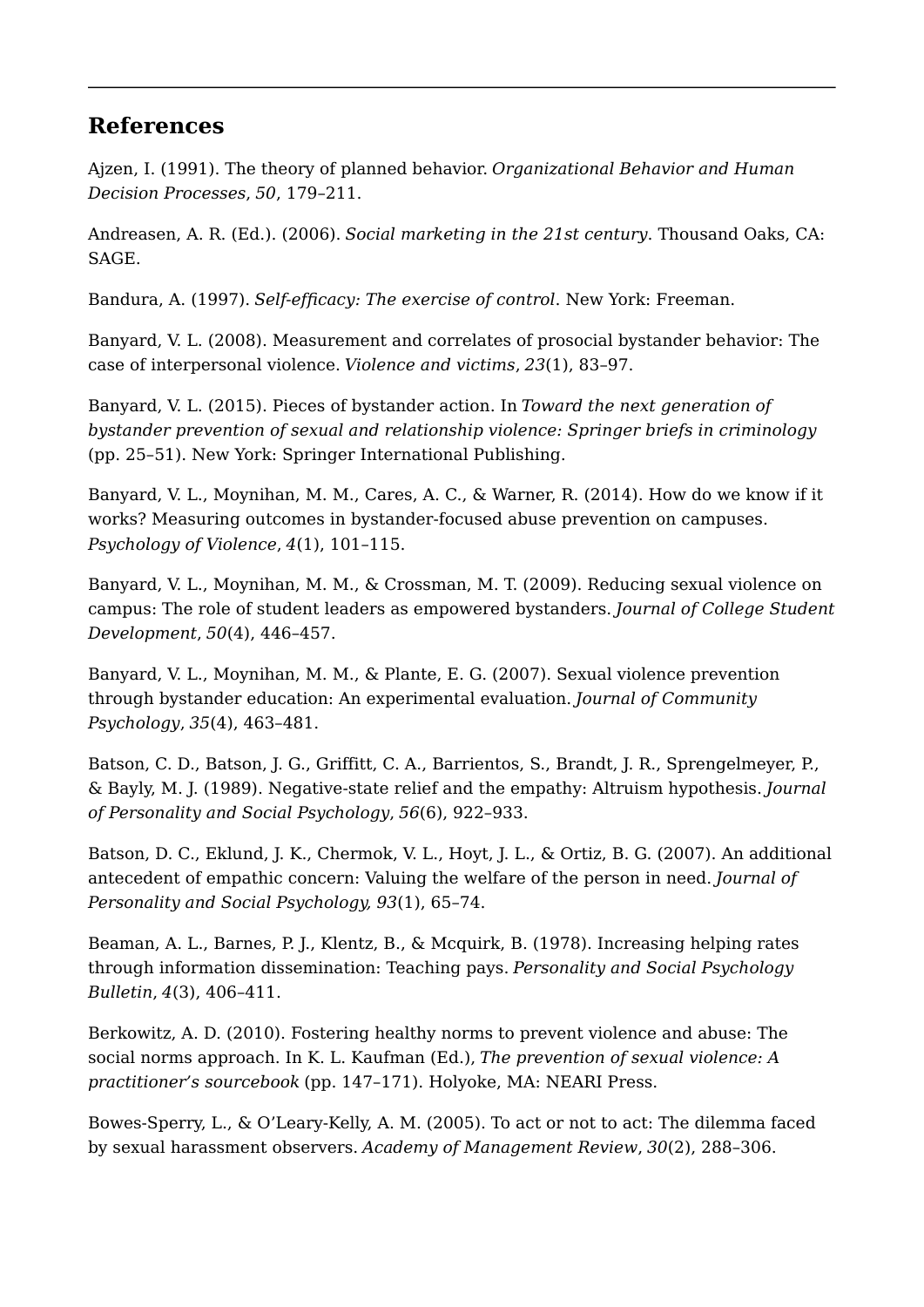Bradshaw, C. P. (2015). Translating research to practice in bullying prevention. *American Psychologist*, *70*(4), 322–332.

Brown, A. L., & Messman-Moore, T. L. (2010). Personal and perceived peer attitudes supporting sexual aggression as predictors of male college students' willingness to intervene against sexual aggression. *Journal of Interpersonal Violence*, *25*(3), 503–517.

Burn, S. M. (2009). A situational model of sexual assault prevention through bystander intervention. *Sex Roles*, *60*(11–12), 779–792.

Cacioppo, J. T., Petty, R. E., & Sidera, J. A. (1982). The effects of a salient self-schema on the evaluation of proattitudinal editorials: Top-down versus bottom-up message processing. *Journal of Experimental Social Psychology*, *18*(4), 324–338.

Carlson, M. (2008). I'd rather go along and be considered a man: Masculinity and bystander intervention. *The Journal of Men's Studies*, *16*(1), 3–17.

Cialdini, R. B., Brown, S. L., Lewis, B. P., Luce, C., & Neuberg, S. L. (1997). Reinterpreting the empathy-altruism relationship: When one into one equals oneness. *Journal of Personality and Social Psychology, 73*(3), 481–494.

Coker, A. L., Cook-Craig, P. G., Williams, C. M., Fisher, B. S., Clear, E. R., Garcia, L. S., & Hegge, L. M. (2011). Evaluation of Green Dot: An active bystander intervention to reduce sexual violence on college campuses. *Violence Against Women, 17*, 777–796.

Cramer, R. E., Mcmaster, M. R., Bartell, P. A., & Dragna, M. (1988). Subject competence and minimization of the bystander effect. *Journal of Applied Social Psychology*, *18*(13), 1133–1148.

Crowley, A. E., & Hoyer, W. D. (1994). An integrative framework for understanding twosided persuasion. *Journal of Consumer Research*, *20*(4), 561–574.

Darley, J. M., & Latané, B. (1968). Bystander intervention in emergencies: Diffusion of responsibility. *Journal of Personality and Social Psychology*, *8*, 377–383.

Darley, J. M., Teger, A. I., & Lewis, L. D. (1973). Do groups always inhibit individuals' responses to potential emergencies? *Journal of Personality and Social Psychology*, *26*(3), 395–399.

Dovidio, J. F., Piliavin, J. A., Gaertner, S., Schroeder, D. A., & Clark, R. D., III. (1991). The arousal: cost–reward model and the process of intervention: A review of the evidence. *Review of Personality and Social Psychology, 12*, 86–118.

Espelage, D., Green, H., & Polanin, J. (2012). Willingness to intervene in bullying episodes among middle school students: Individual and peer-group influences. *The Journal of Early Adolescence*, *32*(6), 776–801.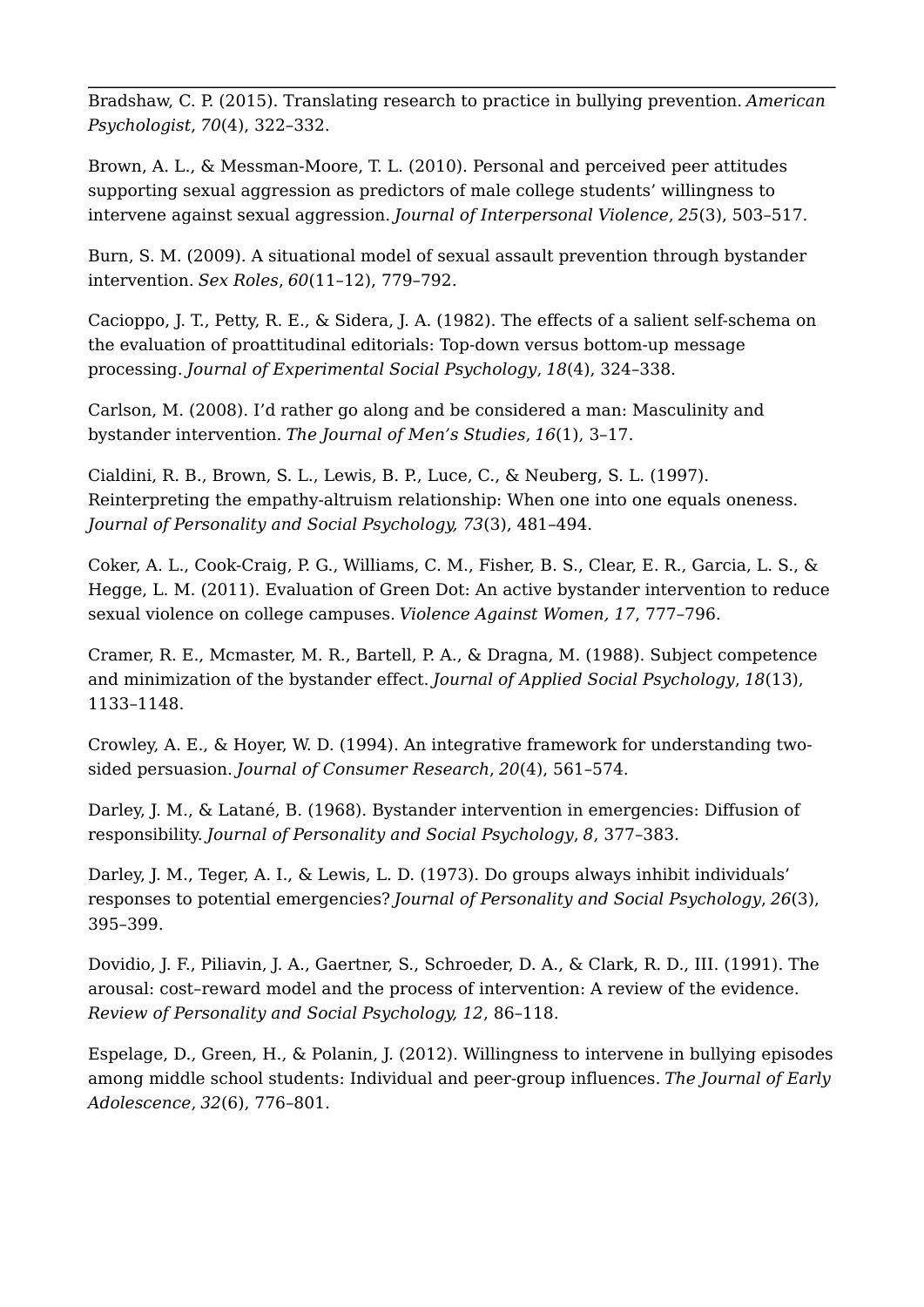Fischer, P., Greitemeyer, T., Pollozek, F., & Frey, D. (2006). **The unresponsive bystander: Are bystanders more responsive in dangerous emergencies?***European Journal of Social Psychology, 36*, 267–278.

Fischer, P., Krueger, J. I., Greitemeyer, T., Vogrincic, C., Kastenmüller, A., Frey, D., … & Kainbacher, M. (2011). The bystander-effect: A meta-analytic review on bystander intervention in dangerous and non-dangerous emergencies. *Psychological Bulletin*, *137*(4), 517–537.

Gallagher, K. M., & Updegraff, J. A. (2012). Health message framing effects on attitudes, intentions, and behavior: A meta-analytic review. *Annals of Behavioral medicine*, *43*(1), 101–116.

Gidycz, C. A., Orchowski, L. M., & Berkowitz, A. D. (2011). Preventing sexual aggression among college men: An evaluation of a social norms and bystander intervention program. *Violence Against Women*, *17*(6), 720–742.

Giglio, R., Li, G., & DiMaggio, C. (2015). Effectiveness of bystander naloxone administration and overdose education programs: A meta-analysis. *Injury Epidemiology*, *2*(1), 1–9.

Graziano, W. G., Habashi, M. M., Sheese, B. E., & Tobin, R. M. (2007). Agreeableness, empathy, and helping: A person × situation perspective. *Journal of Personality and Social Psychology*, *93*(4), 583–600.

Green, T. C., Heimer, R., & Grau, L. E. (2008). Distinguishing signs of opioid overdose and indication for naloxone: An evaluation of six overdose training and naloxone distribution programs in the United States. *Addiction*, *103*, 979–989.

Grier, S., & Bryant, C. A. (2005). Social marketing in public health. *Annual Review Public Health*, *26*, 319–339.

Guerin, B. (2006). Combating everyday racial discrimination without assuming "racists" or "racism": New intervention ideas from a contextual analysis. *Behavior and Social Issues*, *14*(1), 46–70.

Haugtvedt, C. P., & Petty, R. E. (1992). Personality and persuasion: Need for cognition moderates the persistence and resistance of attitude changes. *Journal of Personality and Social Psychology, 63*, 308–319.

Jones, J. D., Roux, P., Stancliff, S., Matthews, W., & Comer, S. D. (2014). Brief overdose education can significantly increase accurate recognition of opioid overdose among heroin users. *International Journal of Drug Policy*, *25*, 166–170.

Katz, J., & Moore, J. (2013). Bystander education training for campus sexual assault prevention: An initial meta-analysis. *Violence and victims*, *28*(6), 1054–1067.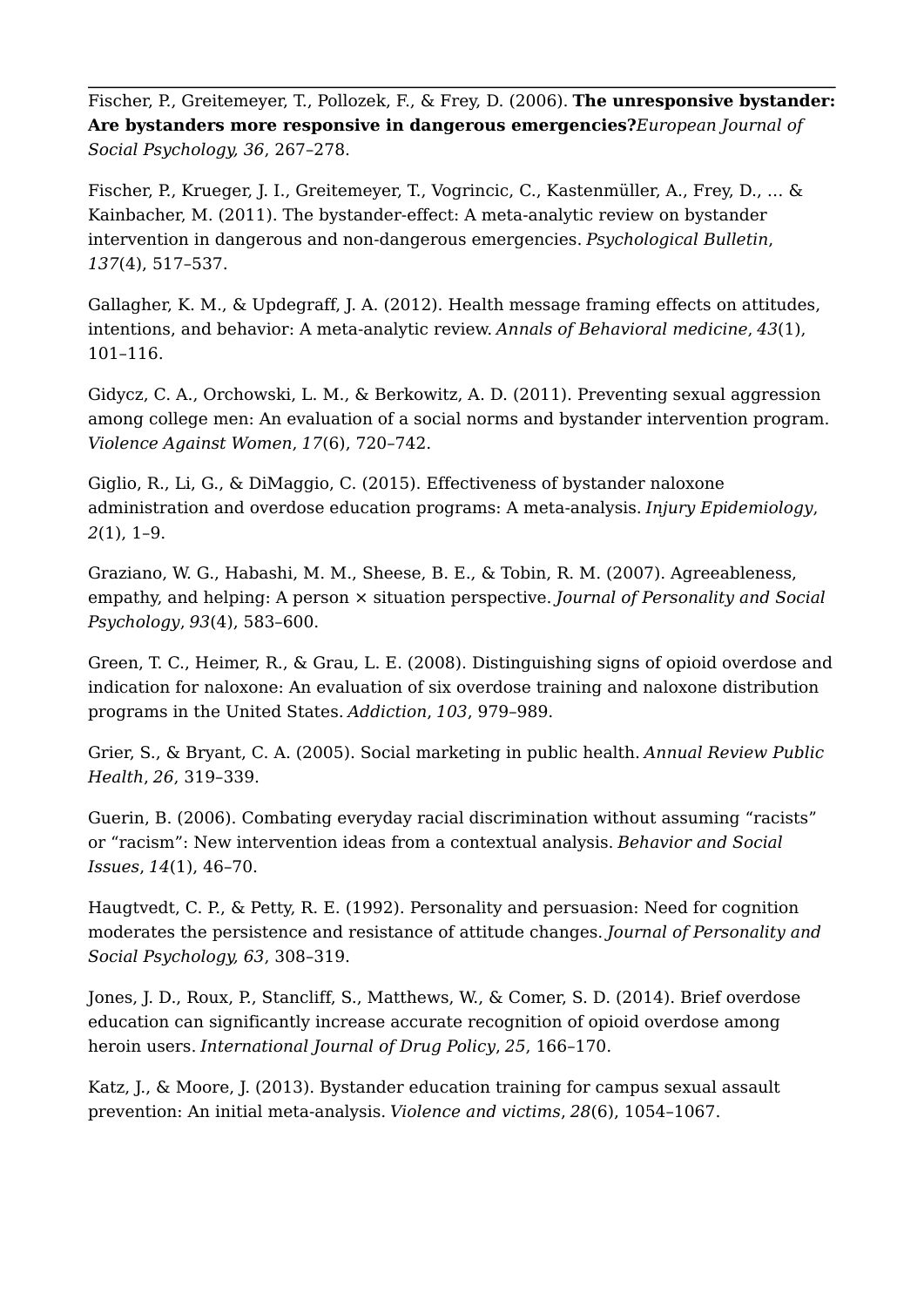Kelly, J. A. (2004). Popular opinion leaders and HIV prevention peer education: Resolving discrepant findings, and implications for the development of effective community programmes. *AIDS Care*, *16*(2), 139–150.

Lankenau, S. E., Wagner, K. D., Silva, K., Kecojevic, A., Iverson, E., McNeely, M., & Kral, A. H. (2013). Injection drug users trained by overdose prevention programs: Responses to witnessed overdoses. *Journal of Community Health*, *38*(1), 133–141.

Lapinski, M. K., & Rimal, R. N. (2005). An explication of social norms. *Communication Theory*, *15*(2), 127–147.

Latané, B., & Darley, J. M. (1968). Group inhibition of bystander intervention in emergencies. *Journal of Personality and Social Psychology*, *10*, 215–221.

Latané, B., & Darley, J. M. (1969). Bystander "apathy." *American Scientist*, *57*(2), 244– 268.

Latané, B., & Darley, J. M. (1970). *The unresponsive bystander: Why doesn't he help?* Englewood Cliffs, NJ: Prentice Hall.

Latané, B., & Nida, S. (1981). Ten years of research on group size and helping. *Psychological Bulletin*, *89*(2), 308–324.

Lee, N. R., & Kotler, P. (2011). *Social marketing: Influencing behaviors for good*. Sage.

Levine, M., Cassidy, C., Brazier, G., & Reicher, S. (2002). Self‐categorization and bystander non‐intervention: Two experimental studies. *Journal of Applied Social Psychology*, *32*(7), 1452–1463.

Levine, M., & Crowther, S. (2008). The responsive bystander: How social group membership and group size can encourage as well as inhibit bystander intervention. *Journal of Personality and Social Psychology*, *95*(6), 1429–1439.

Levine, M., Prosser, A., Evans, D., & Reicher, S. (2005). Identity and emergency intervention: How social group membership and inclusiveness of group boundaries shape helping behavior. *Personality and Social Psychology Bulletin*, *31*(4), 443–453.

Lewin, K. (1951). *Field theory in social science: Selected theoretical papers*. New York: Harper & Row.

Levine, M., & Crowther, S. (2008). The responsive bystander: How social group membership and group size can encourage as well as inhibit bystander intervention. *Journal of Personality and Social Psychology*, *95*(6), 1429–1439.

Liberman, A., & Chaiken, S. (1992). Defensive processing of personally relevant health messages. *Personality and Social Psychology Bulletin*, *18*(6), 669–679.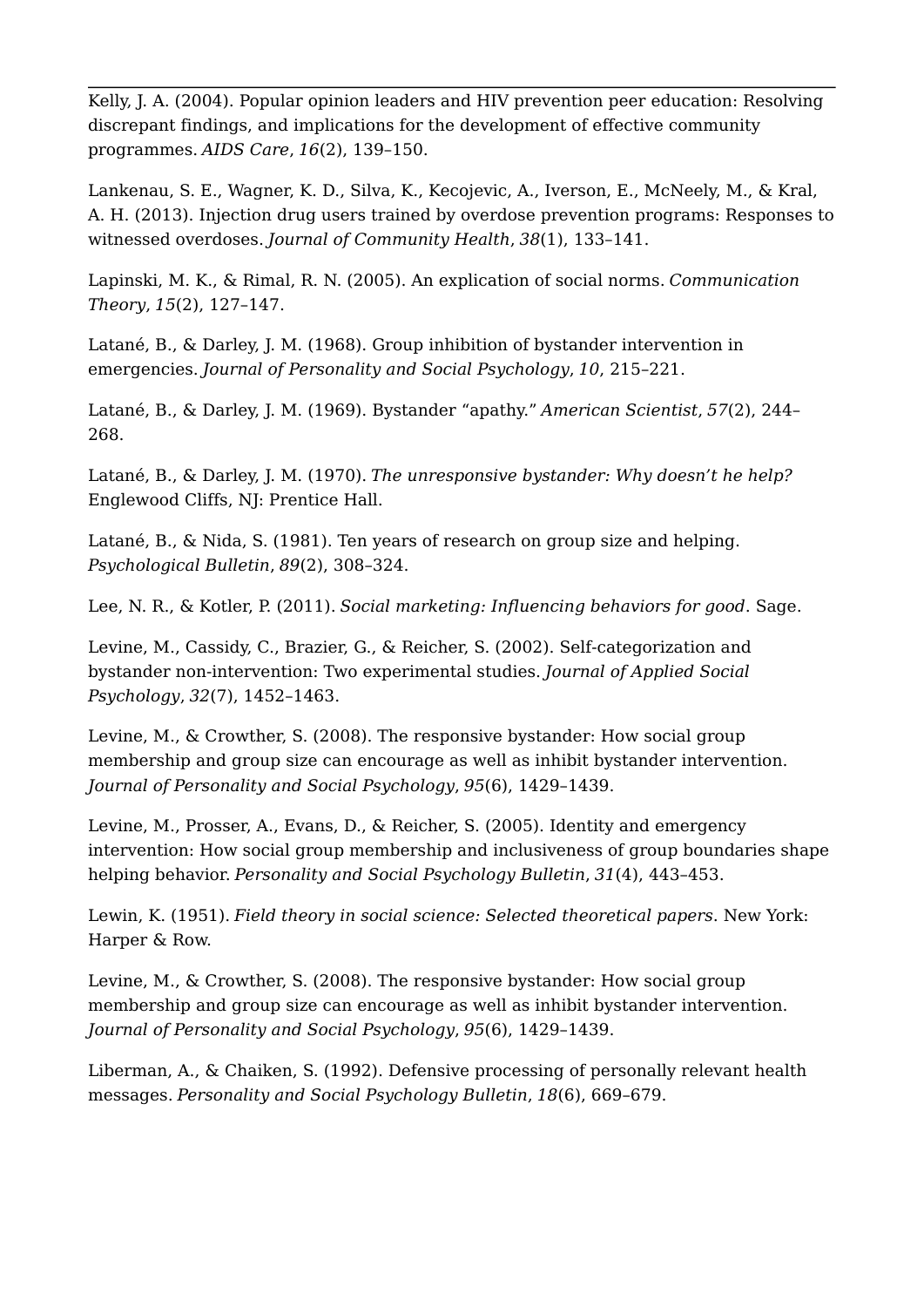Manning, R., Levine, M., & Collins, A. (2007). The Kitty Genovese murder and the social psychology of helping: The parable of the 38 witnesses. *American Psychologist*, *62*(6), 555–562.

Midlarsky, E., Fagin Jones, S., & Corley, R. P. (2005). Personality correlates of heroic rescue during the Holocaust. *Journal of Personality*, *73*(4), 907–934.

Milgram, S. (1970). The experience of living in cities. *Science*, *167*(3924), 1461–1468.

Nation, M., Crusto, C., Wandersman, A., Kumpfer, K. L., Seybolt, D., Morrissey-Kane, E., & Davino, K. (2003). What works in prevention: Principles of effective prevention programs. *American Psychologist*, *58*(6–7), 449–456.

Nelson, J. K., Dunn, K. M., & Paradies, Y. (2011). Bystander anti-racism: A review of the literature. *Analyses of Social Issues and Public Policy*, *11*(1), 263-284.

Newcomer, K. E., Hatry, H. P., & Wholey, J. S. (2015). *Handbook of practical program evaluation*. Hoboken, NJ: John Wiley & Sons.

Noar, S. M., Benac, C. N., & Harris, M. S. (2007). Does tailoring matter? Meta-analytic review of tailored print health behavior change interventions. *Psychological Bulletin*, *133*(4), 673–693.

Penner, L. A., Dovidio, J. F., Piliavin, J. A., & Schroeder, D. A. (2005). **Prosocial behavior: Multilevel perspectives**. *Annual Review of Psychology, 56*, 365–392.

Penner, L. A., & Finkelstein, M. A. (1998). Dispositional and structural determinants of volunteerism. *Journal of Personality and Social Psychology*, *74*(2), 525–537.

Penner, L. A., Fritzsche, B. A., Craiger, J. P., & Freifeld, T. R. (1995). Measuring the prosocial personality. *Advances in personality assessment*, *10*, 147–163.

Petty, R. E., & Briñol, P. (2012). The elaboration likelihood model. In P. A. M. Van Lange, A. Kruglanski, & E. T. Higgins (Eds.), *Handbook of theories of social psychology* (Vol. 1, pp. 224–245). London: SAGE.

Petty, R. E., & Cacioppo, J. T. (1986). *Communication and persuasion: Central and peripheral routes to attitude change*. New York: Springer-Verlag.

Petty, R. E., & Cacioppo, J. T. (1986). The elaboration likelihood model of persuasion. *Advances in Experimental Social Psychology, 19*, 123–205.

Petty, R. E., Wegener, D. T., & Fabrigar, L. R. (1997). Attitudes and attitude change. *Annual Review of Psychology*, *48*(1), 609–647.

Piliavin, J. A., Dovidio, J. F., Gaertner, S. L., & Clark, R. D., III. (1981). *Emergency intervention*. New York: Academic.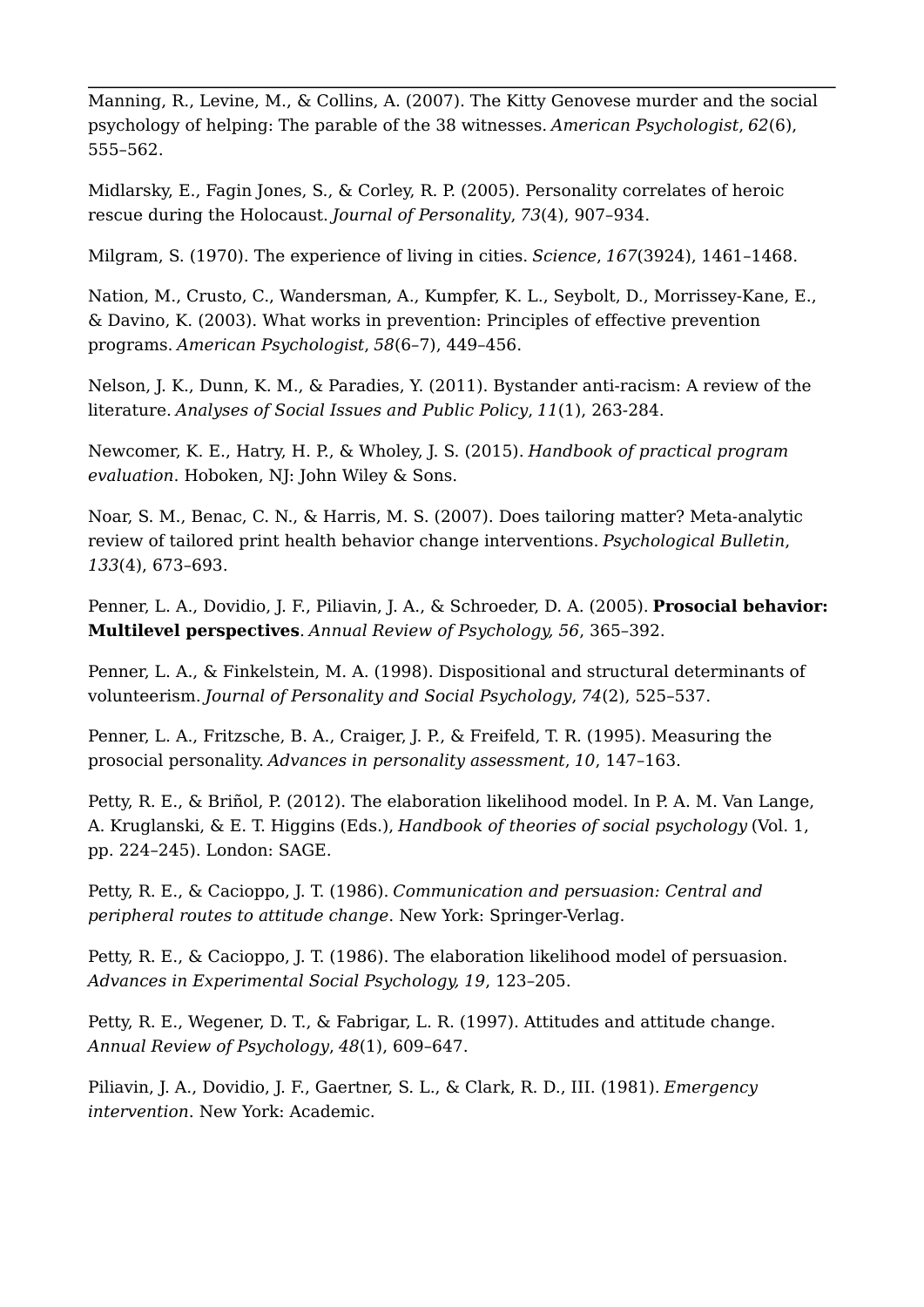Polanin, J. R., Espelage, D. L., & Pigott, T. D. (2012). A meta-analysis of school-based bullying prevention programs' effects on bystander intervention behavior. *School Psychology Review*, *41*(1), 47–65.

Potter, S. J. (2012). Using a multimedia social marketing campaign to increase active bystanders on the college campus. *Journal of American College Health*, *60*(4), 282–295.

Potter, S. J., Moynihan, M. M., & Stapleton, J. G. (2011). Using social self-identification in social marketing materials aimed at reducing violence against women on campus. *Journal of Interpersonal Violence*, *26*(5), 971–990.

Potter, S. J., & Stapleton, J. G. (2012). Translating sexual assault prevention from a college campus to a United States military installation piloting the know-your-power bystander social marketing campaign. *Journal of Interpersonal Violence*, *27*(8), 1593–1621.

Potter, S. J., Stapleton, J. G., & Moynihan, M. M. (2008). Designing, implementing, and evaluating a media campaign illustrating the bystander role. *Journal of Prevention & Intervention in the Community*, *36*(1–2), 39–55.

Pöyhönen, V., Juvonen, J., & Salmivalli, C. (2012). Standing up for the victim, siding with the bully or standing by? Bystander responses in bullying situations. *Social Development*, *21*(4), 722–741.

Pöyhönen, V., & Salmivalli, C. (2008). New directions in research and practice addressing bullying: Focus on defending behavior. *Understanding and addressing bullying: An international perspective* (pp. 26–43). In D. Pepler & W. Craig (Eds.), *Understanding and addressing bullying: An international perspective* (PREVNet Series, Vol. 1, pp. 26–39). Bloomington, IN: Authorhouse.

Prentice, D. A., & Miller, D. T. (1993). Pluralistic ignorance and alcohol use on campus: Some consequences of misperceiving the social norm. *Journal of Personality and Social psychology*, *64*(2), 243–256.

Rothman, A. J., & Salovey, P. (1997). Shaping perceptions to motivate healthy behavior: The role of message framing. *Psychological Bulletin*, *121*(1), 3–9.

Rutkowski, G. K., Gruder, C. L., & Romer, D. (1983). Group cohesiveness, social norms, and bystander intervention. *Journal of Personality and Social Psychology*, *44*(3), 545–552.

Sandstrom, M., Makover, H., & Bartini, M. (2013). **Social context of bullying: Do misperceptions of group norms influence children's responses to witnessed episodes?***Social Influence*, *8*(2–3), 196–215.

Sasson, C., Meischke, H., Abella, B. S., Berg, R. A., Bobrow, B. J., Chan, P. S., … Masoudi, F. (2013). Increasing cardiopulmonary resuscitation provision in communities with low bystander cardiopulmonary resuscitation rates: A science advisory from the American